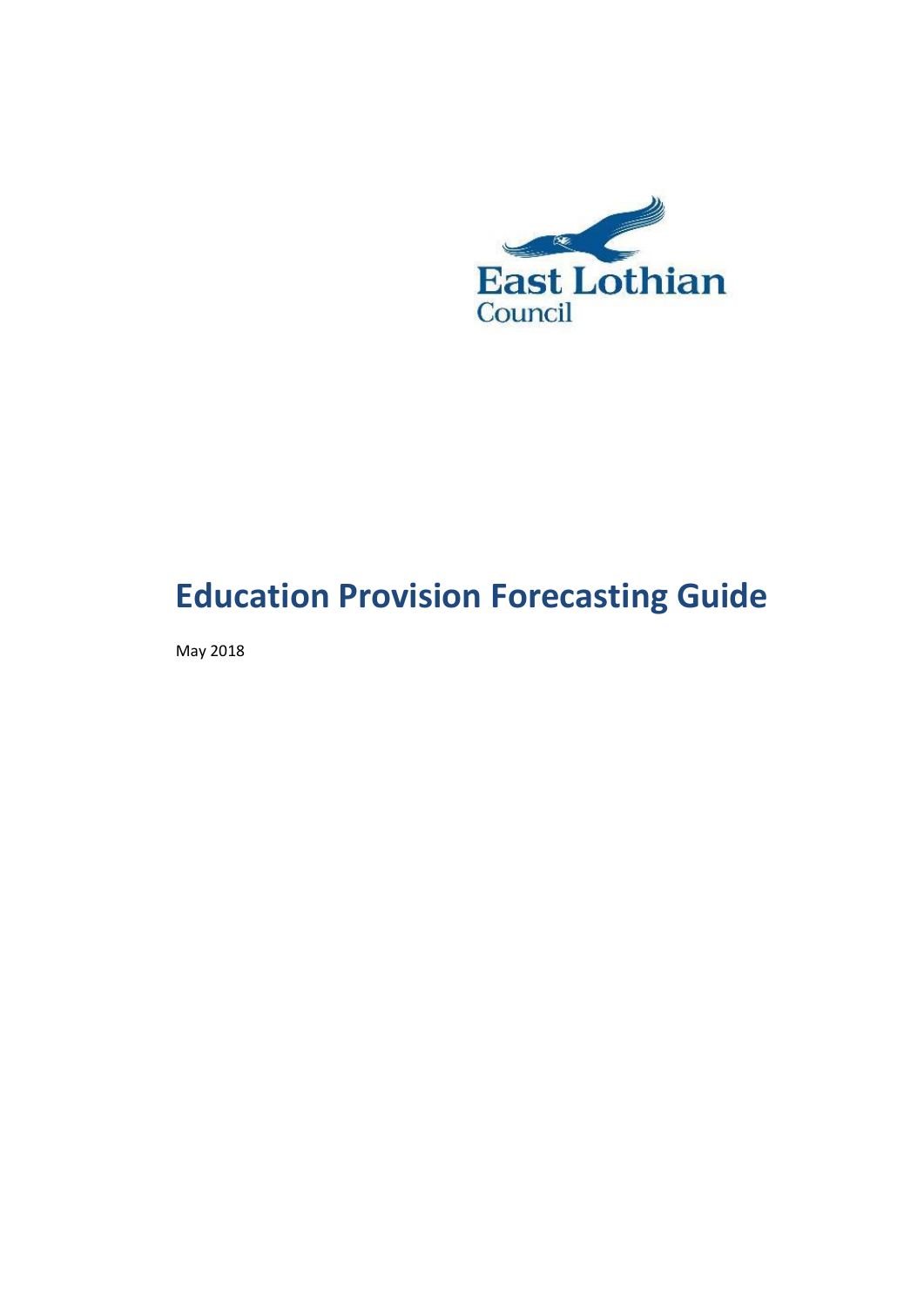#### **EAST LOTHIAN COUNCIL**

#### **DEPARTMENT OF RESOURCES & PEOPLE SERVICES**

#### **EDUCATION SERVICE**

#### **GUIDE TO EDUCATION PROVISION POPULATION FORECASTING IN EAST LOTHIAN**

#### **Contents**

- 1. Introduction
- 2. Legislative Context
- 3. Background to Education Provision Population Forecasts
- 4. Education Forecasting Methodology & Limitations of Forecasting
- 5. Frequency of Education Population Forecasting in East Lothian
- 6. Factors Influencing the Education Population Forecasting Process
- 7. What the New Build Average Child Per House Ratio means in the context of Pupil Roll Forecasting
- 8. Early Learning & Childcare (ELC) Provision Forecasting Methodology
- 9. Primary & Secondary Pupil Roll Forecasting Methodology
- 10. ASN Population Forecasting Methodology
- 11. Education Provision Capacity Demand Assessments
- 12. Why Pupil Roll Projections & Required Class Numbers Change Between Assessments

#### **List of Appendices**

- *Appendix 1 – Relevant Legislation, Policies & Guidance*
- *Appendix 2 – Education Provision Geographies*
- *Appendix 3 – How Primary School Rolls Are Forecasted in East Lothian (Diagram)*
- *Appendix 4 - How Secondary School Rolls Are Forecasted in East Lothian (Diagram)*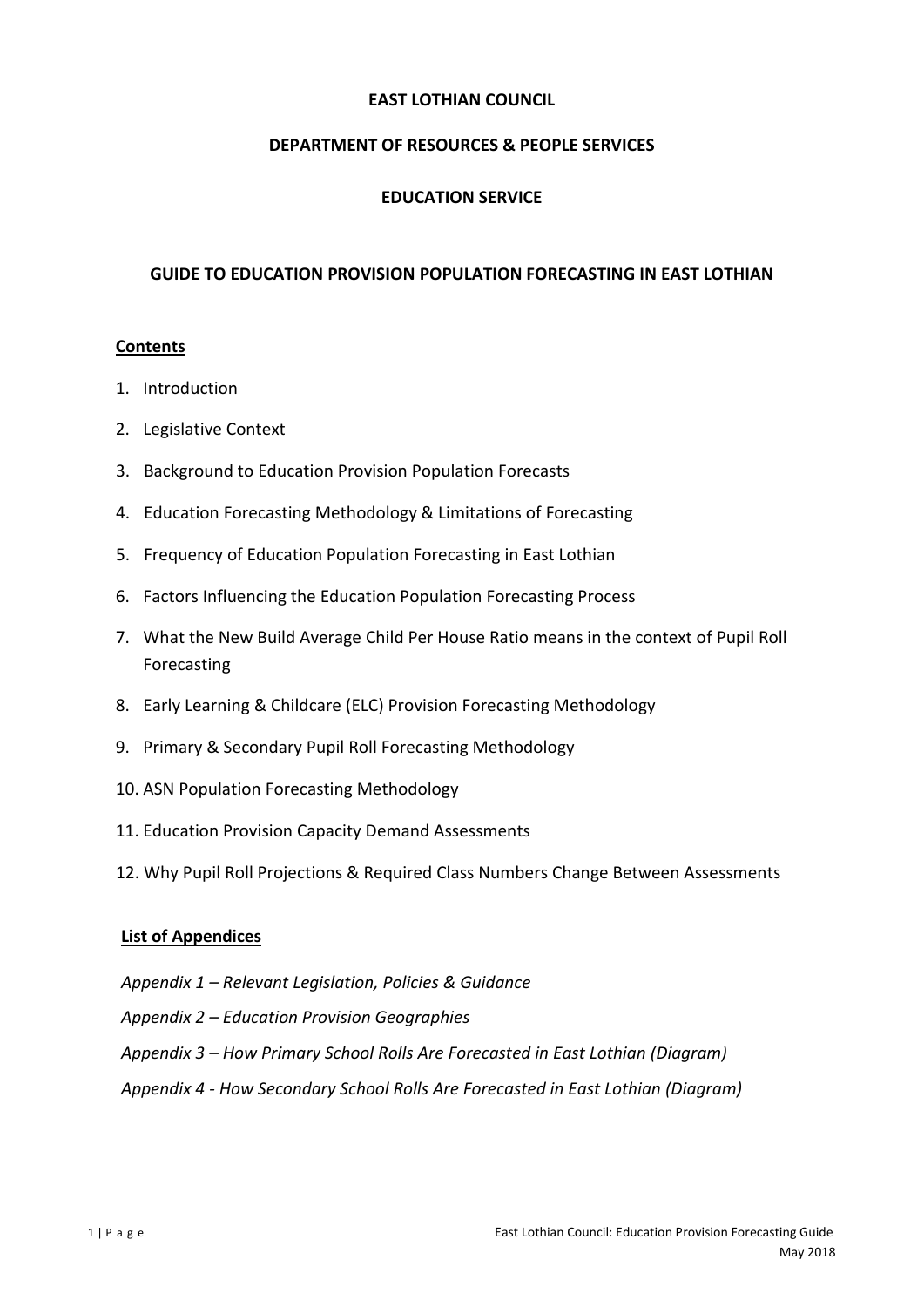#### **1. Introduction**

1.1. The East Lothian Partnership's aim for East Lothian is set out in its statement of intent:

*"We will work in partnership to achieve an even more prosperous, safe and sustainable East Lothian, with a dynamic and thriving economy that enables our people and communities to flourish."*

- 1.2. The East Lothian Council Plan 2017-2022 outlines the strategy the Council will follow and details the objectives and strategic goals it has set itself over the next five years to strive to meet its vision. The Council Plan sets out the following themes and objectives for the next five years:
	- Growing our Economy
	- Growing our People
	- Growing our Communities
	- **•** Growing our Capacity
- 1.3. The overarching objective of 'reducing inequalities within and across our communities' that was adopted when the 2012-2017 Council Plan was reviewed in 2014, remains the overarching objective of the new Council Plan.
- 1.4. East Lothian Council is committed to raising educational attainment and ensuring that all children and young people have the best opportunities in life. East Lothian's Education Service aims to provide the best education in Scotland through a relentless focus on Inclusion, Achievement, Ambition, and Progress for All. We will all work together to Get it Right for Every Child and to ensure that all children and young people are Safe, Healthy, Nurtured, Active, Respected, Responsible, and Included.
- 1.5. The Education Estate has a key role to play in supporting the East Lothian Partnership's overarching objective to reduce inequalities both within and between our communities and the delivery of these strategic objectives.

#### **2. Legislative Context**

- 2.1. The Council has a number of statutory duties relating to the provision of education in its area. Education Authorities have a legislative duty in terms of the *Education (Scotland) Act 1980* to make adequate and efficient provision of school education across their area, including the provision of education for eligible pre-school children and includes any school or Early Learning & Childcare centre, which are run by the Education Authority. This duty applies in respect of both the current school population and anticipated pattern of demand. In addition, Councils have a statutory duty to secure best value in terms of the Local Government in Scotland Act 2003.
- 2.2. The Council recognises these duties as an opportunity to enhance the learning opportunities for young people through its Education Estate whilst bringing positive benefits to the whole community. Flexible learning environments allow the creative and multiple use of spaces by staff, pupils and the Community. They also inspire pupils and have a positive impact on the general health and wellbeing of learners, increasing aspirations, attainment, achievement, and positive destinations beyond school.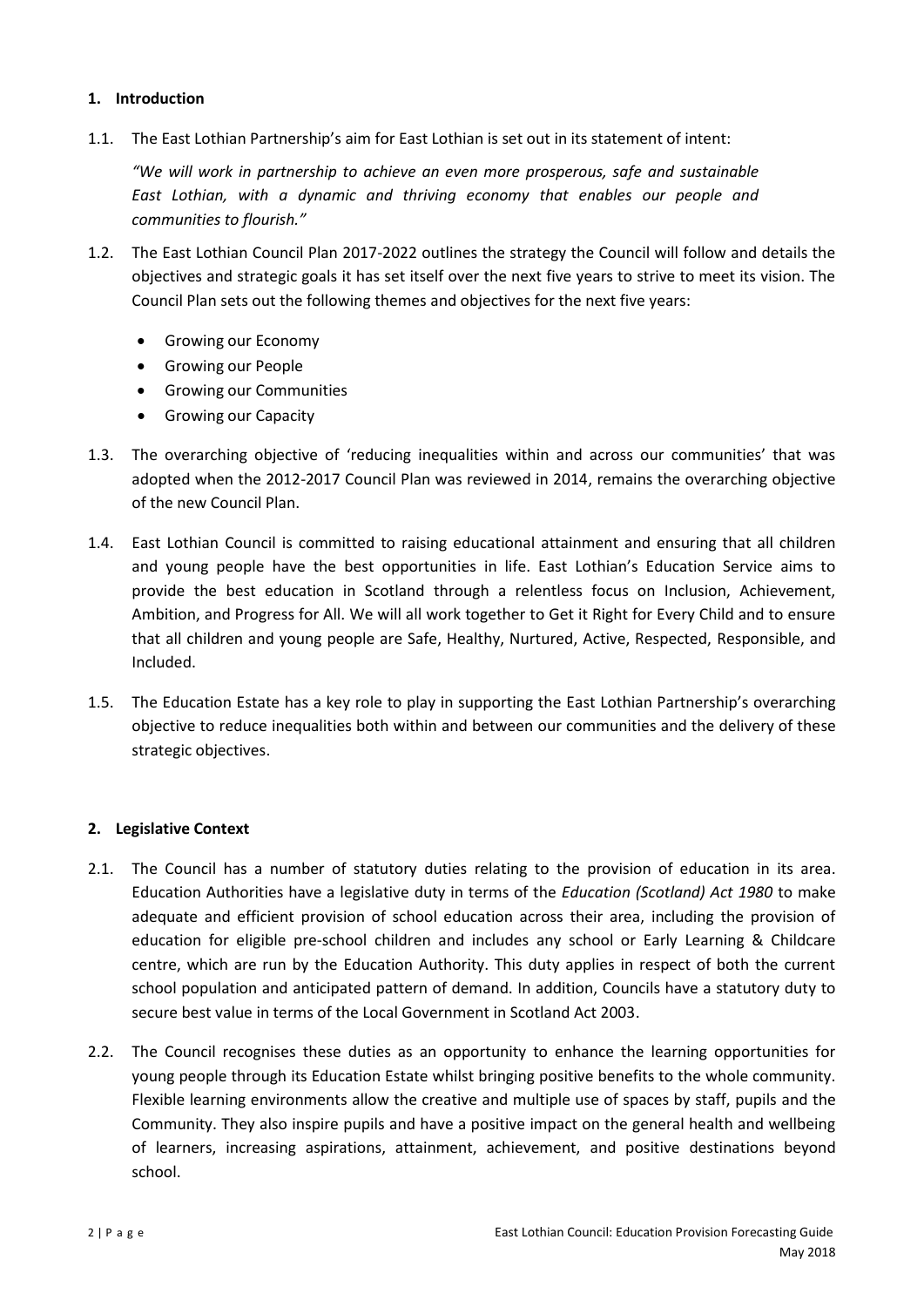- 2.3. Section 21 of the *Schools (Consultation) (Scotland) Act 2010* Act provides a definition for 'school' as public schools as defined in section 135(1) of the *Education (Scotland) Act 1980*. This means any school under the management of an Education Authority and includes nursery schools which are run by the Education Authority. It does not cover independent schools or nursery schools or nurseries which are managed and run independently.
- 2.4. Section 1 of the *Education Scotland Act 1980* provides a definition for 'school education' as "progressive education appropriate to the requirements of pupils…, regard being had to the age, ability and aptitude of such pupils, and includes – (i) early learning and childcare; (ii) provision for special educational needs; (iii) the teaching of Gaelic in Gaelic-speaking areas".
- 2.5. Section 15 of the *Standards in Scotland's Schools, etc. Act 2000* also requires that education be provided within a mainstream school ("a school other than a special school") unless doing so:
	- a) would not be suited to the ability or aptitude of the child;
	- b) would be incompatible with the provision of efficient education for the children with whom the child would be educated; or
	- c) would result in unreasonable public expenditure being incurred which would not ordinarily be incurred
- 2.6. The Council's Pupil Placement Policy clarifies the Council's commitment to enrol all pupils within its area in schools, in a fair and consistent manner, in line with Scottish Government legislation, *Education (Scotland) Act 1980, Education (Additional Support for Learning) (Scotland) Act 2004* and 2009 and Scottish Government guidelines.
- 2.7. In line with Section 15 of the *Standards in Scotland's Schools, etc. Act 2000*, East Lothian Council's Framework for Meeting Additional Support for Learning Needs and Placements & Strategy for Inclusion Policy sets out the expectation that children with additional support needs will be educated wherever possible in their local school.
- 2.8. Furthermore, all children, including those with additional support needs, will be offered Early Learning and Childcare (ELC) in accordance with eligibility criteria set down by the Scottish Government under the terms of the *Children and Young People (Scotland) Act 2014.* <http://www.legislation.gov.uk/asp/2014/8/part/6> The type of ELC Provision offered in East Lothian is set out in the Early Learning & Childcare Admissions Policy.
- 2.9. In line with the Scottish Government's intention to increase the entitlement of funded ELC from the current 600 hours per pupil per calendar year to 1140 hours by 2020 – for all 3 to 5-year olds and eligible 2-year olds - the Council plans to introduce more flexible arrangements for parents/carers. East Lothian Council's long-term vision for early learning & childcare provision in the North Berwick Cluster will be considered as part of the Draft 1140 expansion plan approved by Council on  $31<sup>st</sup>$ October 2017.

https://www.eastlothian.gov.uk/download/meetings/id/19236/08 expansion of early learning an d childcare to 1140 hours - draft implementation plan

2.10. A detailed but not exhaustive list of the statutory duties, national and local policies and guidance related to the School Estate can be viewed in **Appendix 1**.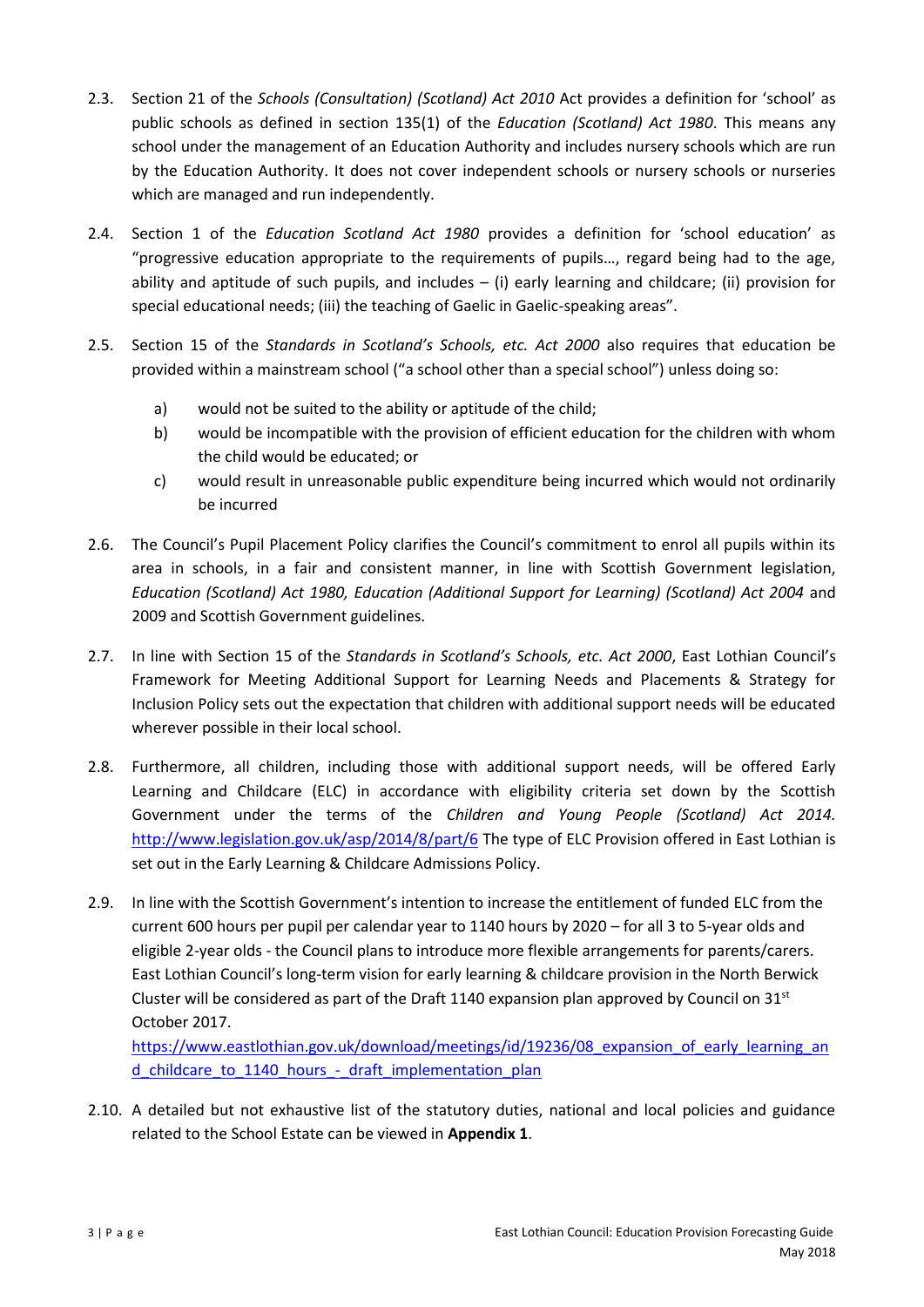#### **3. Background to Education Provision Population Forecasts**

- 3.1. As set out in Section 2 above, the Education (Scotland) Act 1980 places a legislative duty on the Council to plan for growth in our communities. In line with current legislation, Education Provision in East Lothian includes but is not limited to ELC provision for eligible pre-school children, Additional Support Needs (ASN) specialist provision, and primary and secondary mainstream provision. Education Provision will evolve over time to take account of changing and/or new legislation and policy in Education (e.g. maximum pupil numbers per class, the amount and flexibility of free early learning and childcare).
- 3.2. In order to meet its statutory obligations, to ensure there is adequate and efficient Education Provision within its area, East Lothian Council's Education Service prepares population projections to assess the impact of changing demographics on the East Lothian 0-19 population and current Education Capacity. Education Population projections include eligible pre-school children projections, ASN specialist provision projections and primary and secondary school roll projections.
- 3.3. Education provision forecasting is carried out in East Lothian for four main reasons:
	- a) To support pupil intake management for the forthcoming academic session;
	- b) To support school revenue budget and workforce planning (school revenue budgets and staffing complements, including nursery, are set in line with the pupil roll and calculated in accordance with the approved Scheme of Delegation for Schools and the Council's devolved school management policies);
	- c) To assess the impact of changing demographics and the impact of cumulative housing development on Education provision and the need for future Education estate expansion (including ELC and ASN specialist provision) to inform capital budget planning; and
	- d) To inform the Education Authority response to Planning Applications
- 3.4. A "Baseline" set of projections is prepared first to establish what the impact would be in each catchment area if no further new housing developments were built. A set of "Established Supply" projections is then prepared to assess the cumulative impact of new housing development proposals of 5 units or more with planning consent. This includes consented windfall sites and sites from the most recent Housing Land Audit where there is reasonable certainty of development coming forward in the medium term. No account is taken of future windfall housing sites that have not yet received planning consent at the time of the projection assessment. Both market and affordable housing tenure are included in the number of new houses to be built. Prospective housing is excluded from the figures where the site has less than 5 units or where it is known that the sites are to be developed exclusively for elderly populations or specialist need populations that prohibit occupation by children. A further set is then prepared to consider the cumulative impact of sites allocated in the Local Development Plan.
- 3.5. Additional projection sets are also prepared to inform the Education Authority response to planning applications. When a planning application for a residential development of 5 units or more is submitted, the development proposal is assessed against existing Education Provision capacity within the catchment area and/or cluster that the development proposal lies within and against the latest Education Population projections that show the impact of cumulative development proposals within that same area that are applicable at the time of the planning application.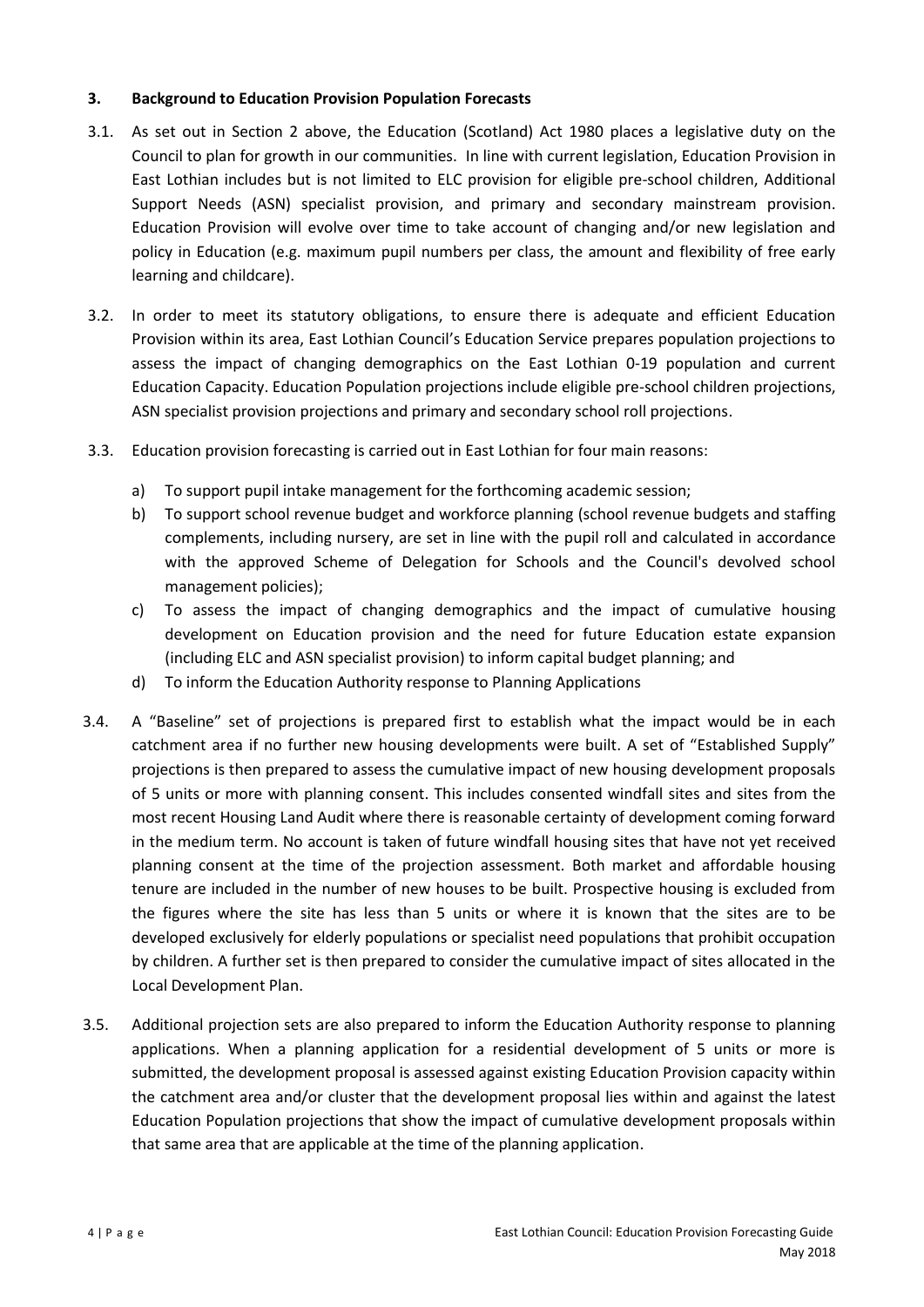- 3.6. Each population projection is then converted into the number of local authority nursery places, ASN specialist provision places, secondary classroom spaces and the number of primary classes required to accommodate the peak projected rolls applying capacity and class maxima set out in **Appendix 1**.
- 3.7. Responsibility for pupil roll forecasting (including ASN and ELC populations) and pupil intake management currently lies within the Education Service. Officers within the Education Service liaise with colleagues in Planning, Property & Finance who collectively use the relevant sets of projections to support school budget and workforce planning, assess the need for local authority managed ELC & school estate expansion (including ASN Specialist provision), and to inform the Education Authority response to Planning Applications.

#### **4. Education Forecasting Methodology & Limitations of Forecasting**

- 4.1. The current methodology for forecasting primary and secondary school rolls has been used by East Lothian Council since 1996 and was originally developed by Lothian Regional Council. The methodology for projecting eligible 2-year olds, 3 to 5-year olds and Additional Support Needs (ASN) Specialist Provision populations within each catchment area was developed by East Lothian Council during 2015 and 2016.
- 4.2. The projection sets are trends-based forecasts and take into consideration a wide range of evidence from the local catchment area and/or local authority Education establishment (as appropriate). This evidence includes the number of births and children (nursery, primary and secondary school age) attending East Lothian schools and ELC provision from new build housing developments in each catchment area since 2003/04. Each projection set is prepared in accordance with the methodology set out in **sections 8 to 10** of this guide.
- 4.3. The roll projections are net figures and capture the element of pupils that are already present within the catchment area or who may move from other parts of East Lothian in to the area as well as those from the area who may also move out with. The net level of additional pupils that will arise from new housing over time is informed by a range of assumptions including evidence from historical new housing sites which comprise both market and affordable housing tenures.
- 4.4. The Council acknowledges that it is difficult to accurately predict pupil populations and school rolls over a long timeframe. The projections are a best estimate of what the size of each relevant pupil population will be in the future based on current demographics, averages and trend based statistical techniques. They do not allow for future changes in local or national policy that may also influence population changes. Whilst the assumptions have proved generally reliable, the nature of the exercise means that they cannot be regarded as a prediction. They are therefore subject to annual review.
- 4.5. The projections are strongly influenced by the initial baseline population as well as proposed new house build. Material changes in the number and phasing of proposed new houses between different planning applications being lodged may subsequently change previously modelled projections. Similarly, changes in baseline population and occupancy levels can have an impact on whether a proposed development can be accommodated within existing capacity or not. As the baseline changes each year and house completion rates change they have an impact on the assumptions that are made about future births, migration, stay-on rates etc.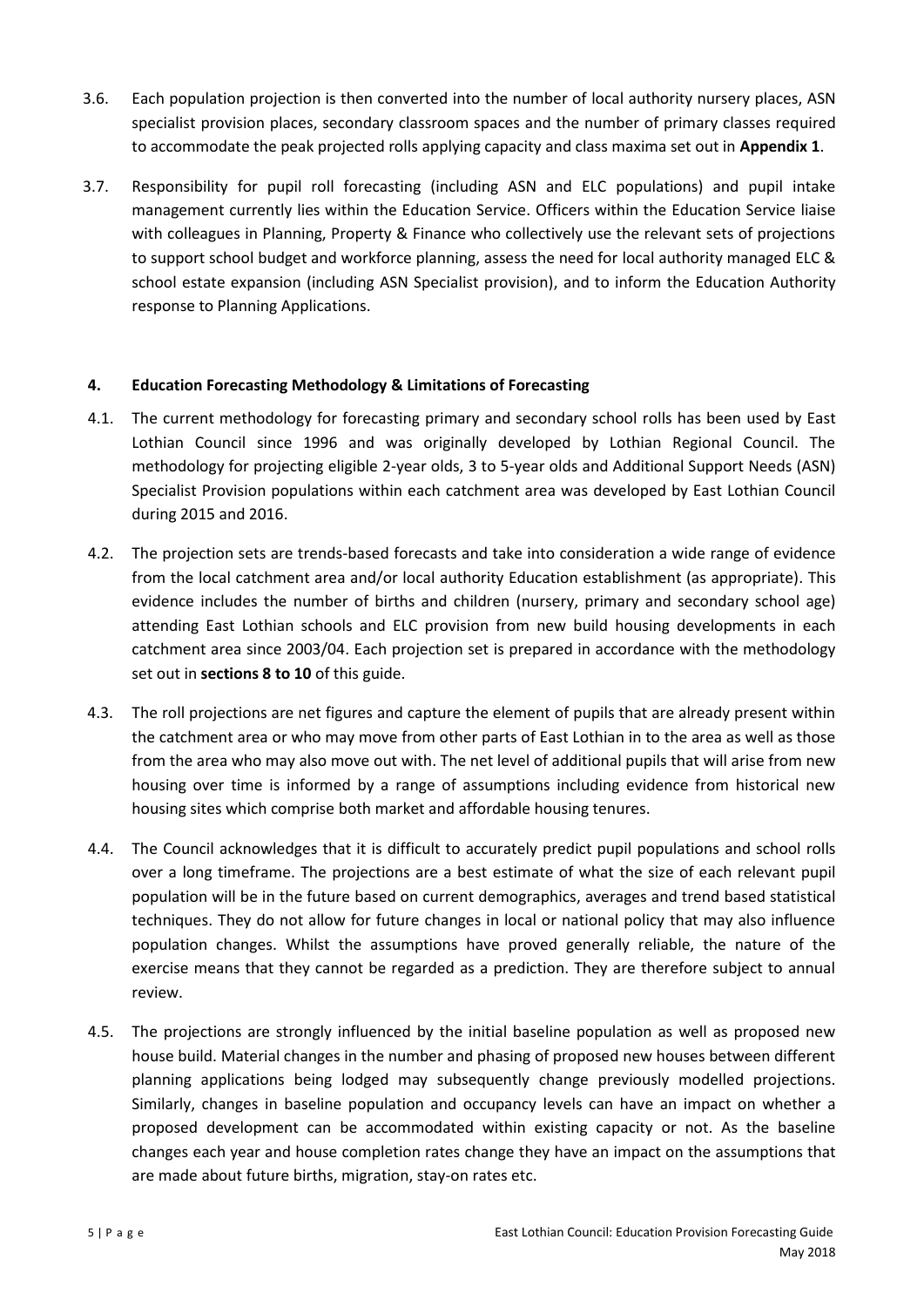4.6. For more detail on why roll projections may change between assessments please refer to **Section 12** of this guide. The process of population change is cumulative and therefore the reliability of projections decreases over time. Projections for areas with small populations are also less reliable as baseline population changes have a bigger impact more quickly than in areas with larger populations.

#### **5. Frequency of Education Population Forecasting in East Lothian**

- 5.1. There are two main updates to the Education population projections each year called **Key Sets (KS)**. The **KS1** set is prepared in the summer term for internal purposes only in preparation for the annual forecasting roll forward process and provides a preliminary validation check on the projected new P1 and S1 intake for August. The **KS2** set is prepared in the autumn term, based on validated and published September Census Rolls, and is the official set of annual projections used to support school budget and Education Estate capital expenditure planning as well as in the assessment of planning applications. Pupil roll projections are generated in the main for up to 15 years although the error margin will widen the further into the future.
- 5.2. The pupil roll projections are used in East Lothian for, but not limited to, the following:
	- **Short term Projections (1 Year)**: **KS2** projections are used by officers in the Education Service along with the latest information from new P1 and S1 enrolments from parental requests to the Education Authority to assess the number of classes required and agree the class organisation for the forthcoming academic session with the Head Teachers.
	- **Medium Term Projections (up to 3 Years): KS2** projections are used by officers within the Education Service and Finance to support the three-year school revenue budget and workforce planning of the Education Authority.
	- **Medium to Long Term (up to 15 Years)**: **KS2** projection sets are used by officers within the Strategic Asset & Capital Plan Management Team to undertake Education Provision Capacity Demand Assessments and support the capital budget planning of the Education Authority. They assess the impact of each set of projections against existing Build Capacity (measurement of permanent capacity based on available classrooms, size of rooms and maximum functional class size limits) and existing "schedules of accommodation" to signpost risks to capacity early on. This allows pupil intake management measures to be put in place where there is no further physical expansion possible and to support developer contribution negotiations, where expansion of the school estate is required to provide for the cumulative impact of new housing developments.
- 5.3. Standalone planning application roll projections are run throughout the year when a residential application of 5 units or more is submitted to the Council. This enables the Education Authority to comment on whether there is sufficient capacity within the existing catchment schools to accommodate the projected number of pupils that may arise from the new residential development over time. Relevant factors and variables influencing each population forecast are reviewed and updated, as appropriate, at this time.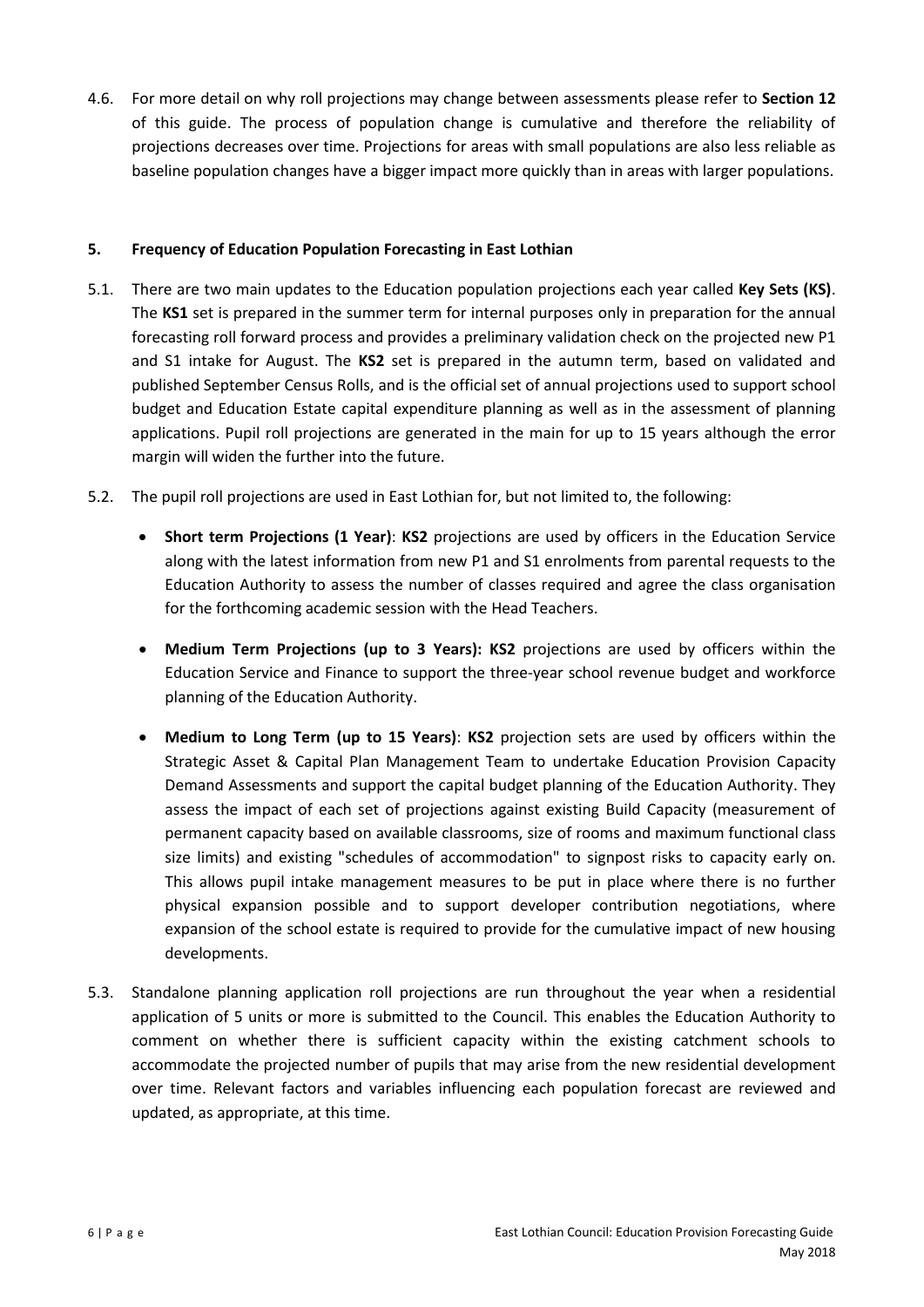5.4. Additional sets are also produced for the Main Issues Report (MIR) & Local Development Plan (LDP) to generate long term terms projections over 15 years to advise the Planning Authority where capacity still exists for future Housing Land Supply.

#### **6. Factors Influencing the Education Population Forecasting Process**

- 6.1. The Council takes a number of factors into account when projecting Education populations or pupil rolls, gathering information from NHS Lothian and the Council's Education Management Information System. The key factors influencing each forecast are:
	- **Eligible 2 Year Olds** Live Births data; future birth assumptions; proposed new house build completion rates, net birth to 3-year-old migration rates and Scottish Index of Multiple Deprivation (SIMD) Decile 1-3 rates within each catchment area.
	- **Nursery (3 to 5 Year Olds) Forecasting –** baseline local authority nursery rolls for 3 to 5-year olds from the most recent summer term; projected 3 to 5-Year-old intake numbers based on Live Births data, future birth assumptions, projected net birth to nursery migration rates, P1 deferral rates and proposed new house build completion rates within each catchment area.
	- **Primary Pupil Roll Forecasting** baseline primary school Pupil Census roll by stage (as at most recent validated September census); projected P1 intake numbers; proposed new house build completion rates; projected primary net stage migration rate & projected initial number of P2-P7 children arising from proposed house build completions during each build year using an average Primary New Build child per house ratio (CPHR) within each catchment area.
	- **Secondary Pupil Roll Forecasting** baseline secondary school Pupil Census roll by stage; total associated P7s; P7 to S1 Transfer Rate; S4 to S5 and S5 to S6 Stay-on Rates; proposed new house build completion rates; projected secondary net stage migration rate & projected initial number of secondary aged children arising from proposed house build completions during each build year using average Secondary New Build CPHR within each catchment area.
	- **ASN Specialist Provision Forecasting** projected eligible nursery, primary and secondary pupil rolls for each cluster and average rates of pupils recorded with an additional support need as at the annual September Pupil Census.
- 6.2. The factors are cluster area, catchment area and/or establishment based as appropriate, except for the Primary New Build CPHR and Secondary New Build CPHR which are currently based on East Lothian averages.
- 6.3. There are seven key factors that require a subjective assessment in relation to the Key Set updates of the pupil roll projections and/or for assessing the impact of new housing developments on the Education Estate to inform the Education response to planning applications:
	- New House Build Completion Rates
	- Future Birth assumptions
	- Future eligible 2-Year-Old and 3 to 5-Year-Old (Nursery) uptake assumptions
	- Baseline Nursery, Primary & Secondary Census rolls
	- Future New P1 Intake assumptions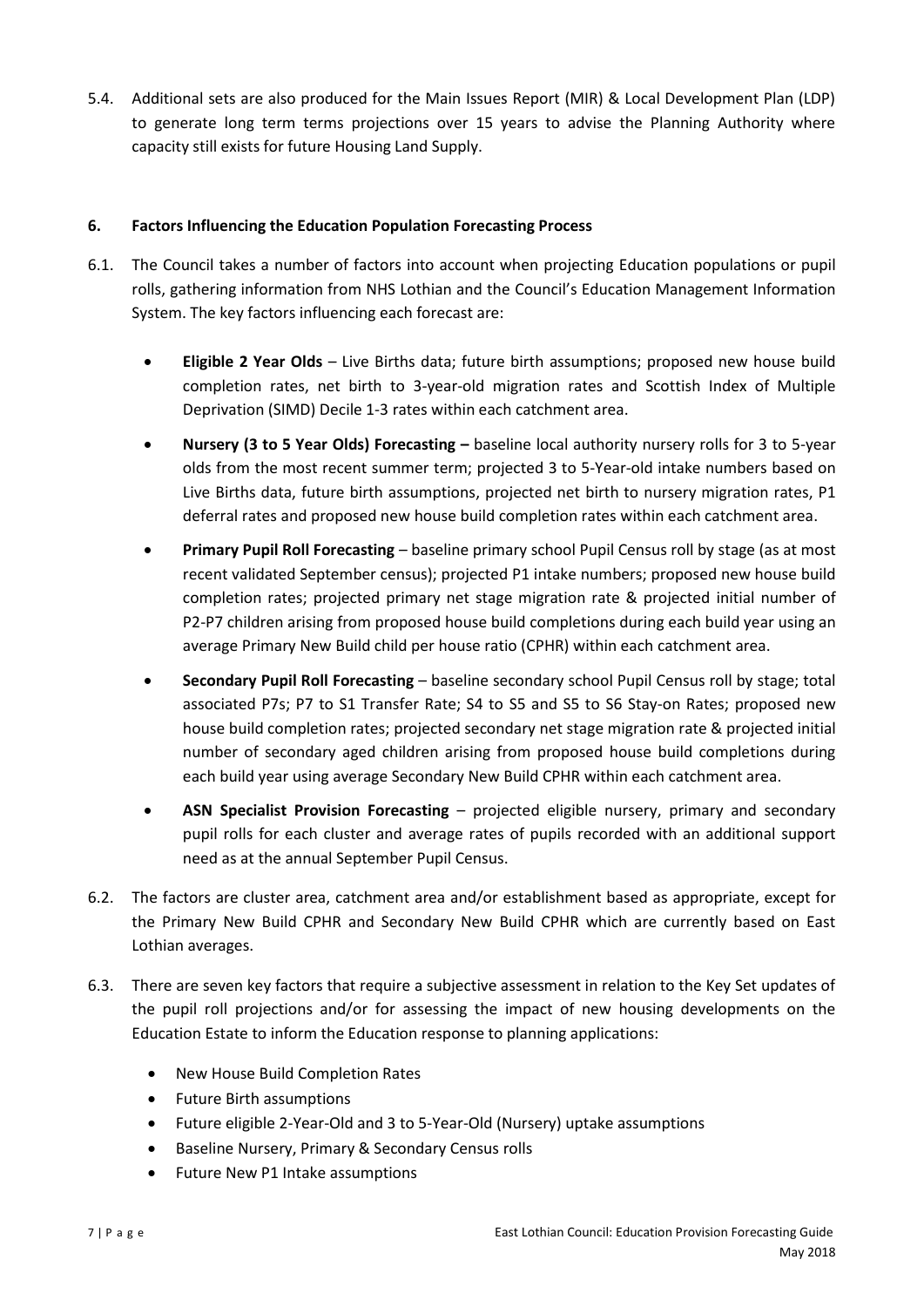- Annual Net Primary & Secondary Stage Migration Rates
- S4-S5 and S5-S6 Stay-on Rates
- 6.4. The Baseline Census rolls are updated as part of the KS2 Projection updates. The KS1 update is based on a provisional pre-census roll based on anticipated start of term rolls following discussions with Head Teachers and considering the outcome of placing requests. The KS1 update is used for internal purposes only as part of the Education Service's monitoring checks and annual roll forward process. The KS2 baseline census roll update is based on the validated individual stage roll breakdowns for each primary & secondary school following the completion of the September Pupil Census (ScotXed Pupil Returns). The KS2 update sets the Baseline Census Stage Rolls that are used for all further projection sets related to planning application assessments that fall within that same academic session.
- 6.5. The new house build completions, birth, local authority nursery uptake, P1 intake assumptions and net stage migration rates are reviewed and updated as necessary every time a roll projection is run either as part of a Key Set (KS) update or to assess the impact of a proposed new development for a planning application.
- 6.6. The S5 & S6 Stay-on Rates are updated as part of the KS1 and KS2 projection updates. The official KS2 update sets the stay-on rates that are applied for all further projection sets related to planning application assessments that fall within that same academic session.
- 6.7. The two remaining factors are driven by system-generated rates or East Lothian average child per house ratios, namely:
	- a) P7-S1 Transfer Rates
	- b) Average Primary and Secondary New Build CPHRs
- 6.8. The P7-S1 Transfer Rates are updated as part of the KS1 and KS2 projection updates. The official KS2 update sets the P7-S1 transfer rates that are applied for all further projection sets related to planning application assessments that fall within that same academic session.
- 6.9. The average New Build CPHRs are fixed and remain static throughout the year. There are four average New Build CPHRs currently used in East Lothian as follows:
	- General Primary CPHR where there is no denominational primary school in the cluster = 0.356
	- General Primary CPHR where there is a denominational primary school in the cluster = 0.336
	- Denominational Primary School (RC) CPHR = 0.02
	- Secondary School CPHR = 0.16

#### **7. What the New Build Average CPHR means in the context of Pupil Roll Forecasting**

7.1. The average New Build CPHRs are only applied to the calculations during the specific years that new houses are projected to be built in. Their purpose is to provide a starting point for the number of primary and secondary aged pupils who might initially move into the new houses during the first year that each of the new houses are built and ready for occupation between one academic session and the next.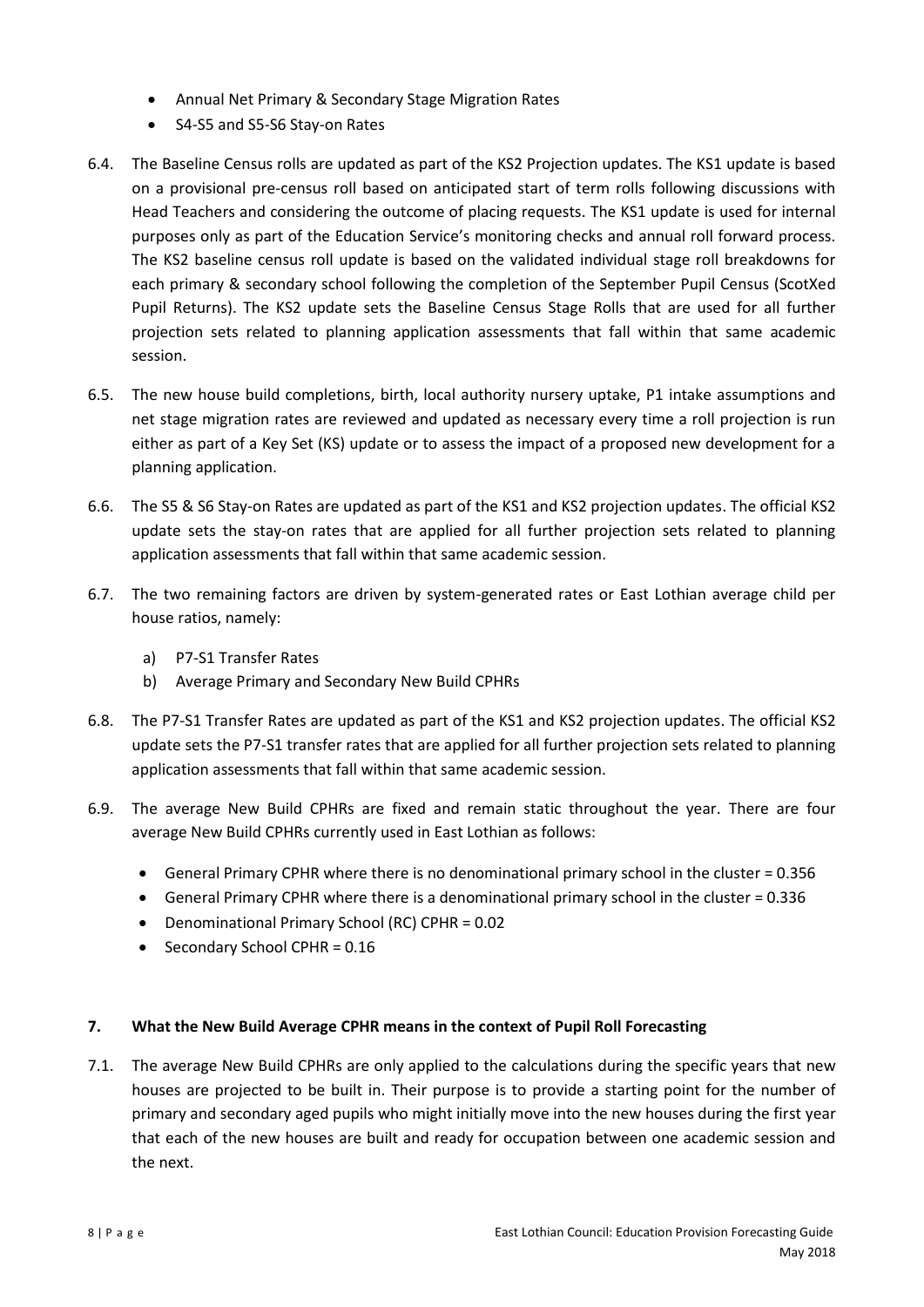- 7.2. The average New Build CPHRs do not calculate the cumulative total number of pupils that we might expect to see arising from a new housing development over the entire development period and beyond. Any additional new pupils arising each year and pupil migration in and out of the area are calculated and modelled through the annual net stage migration rates, projected new P1 intake, secondary S4-S5 and S5-S6 stay-on rates, and P7-S1 transfer rates.
- 7.3. Therefore, they must not be used on their own to calculate the total number of primary and secondary aged pupils projected to arise from a new development over time. Using the average New Build CPHRs in this way and applying them as a rate to the total number of houses does not accurately model how new pupils arise from a new development over time and the impact this has on the total school roll in conjunction with underlying baseline demographics in the catchment area. This approach would be based on too short a time period and would not capture all relevant variables and other factors that are taken in to account to produce robust pupil roll projections over time.
- 7.4. The Education Service uses monitoring checks it has in place to track the pupil outputs from new builds within each catchment area and review and make any necessary adjustments to the other contributing factors (i.e. stage migration rates, stay-on rates and P7-S1 transfer rates) to address any variances in outputs as part of the roll forecasting process. The evidence from recent new builds is particularly important for modelling the effect on the annual births and projected new P1 intake over time. The annual net primary and secondary stage migration rates for each school is used to attempt to model natural fluctuations that occur within each catchment area.

#### **8. ELC Provision Forecasting Methodology**

- 8.1. The methodology for forecasting eligible ELC (pre-school) populations was developed by East Lothian Council during 2015 and 2016.
- 8.2. When looking at service delivery and planning for growth for eligible pre-school children, the Education Authority uses a combination of data from the six Cluster Areas and the Primary Catchment Areas as operational geographical tools for forecasting future demand for ELC provision. Forecasts, by primary catchment area, provide the basis for the underlying assessment of eligible pre-school children arising from new and existing housing within each catchment area. As the Council delivers ELC provision through both Local Authority and Partnership Centres, the catchment area forecasts are added together to produce Cluster Area forecasts so that an assessment can also be made against the combined total of ELC places across the Cluster.
- 8.3. There are no defined catchment areas for ELC settings in East Lothian and a parent can choose whichever setting is most appropriate for their child (see **Appendix 2**). There is also a separate Early Learning & Childcare admissions policy.
- 8.4. The Education Authority uses evidence from the ELC placement analysis to assess what proportion of the eligible pre-school children attend the Local Authority settings within each school catchment where the new housing is being built. This enables us to determine the proportionality of additional local ELC places required in each local authority catchment area. If new housing is being built in a catchment area that does not have a local authority setting, then we would look to increase capacity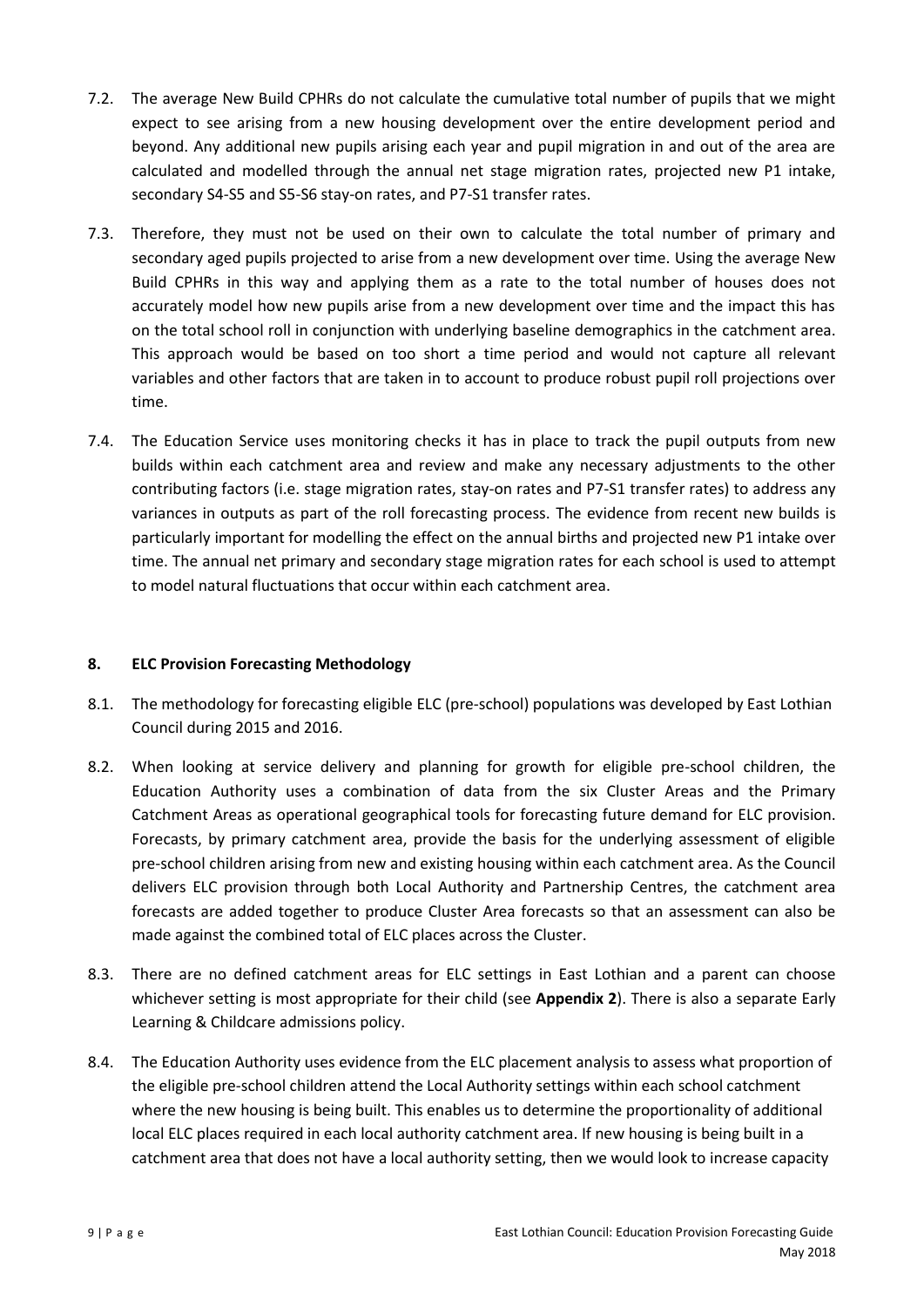at local authority settings within the Cluster that eligible pre-school children from that catchment typically attend.

- 8.5. The Council takes a number of factors into account when projecting ELC rolls, gathering information from NHS Lothian and the Education Management Information System. The key factors influencing each population forecast for nursery capacity are:
	- Baseline population roll for each nursery establishment
	- Number of births in each primary catchment area and cluster in East Lothian
	- Birth to nursery net migration rates for each catchment area and cluster
	- Proportionality of nursery children attending each local authority managed ELC establishment within each catchment area and cluster
	- SIMD Decile 1-3 rates the proportion of nursery children within each primary catchment area and cluster living within the 30% most deprived areas according to SIMD 2016 in East Lothian
	- Number of houses committed and planned to be built in each catchment area
- 8.6. The current methodology for projecting the number of eligible 2-year olds is as follows:
	- i. The number of proposed new housing units to be built within a school catchment area and the proposed completion phasing of these are added to existing annual housing completions from the current Housing Land Audit as well as additional known housing with planning consent (windfall sites). Both market and affordable housing tenure are included in the number of new houses to be built. Prospective housing is excluded from the figures where the site has less than 5 units or where it is known that the sites are to be developed exclusively for elderly populations or specialist need populations that prohibit occupation by children.
	- ii. Future birth assumptions are then made for each catchment area based on Live births data tracked for each primary school catchment area from 1996/97 through to the most recent months' worth of data available from the NHS and birth rates tracked from academic session 2003/04 to the present academic session for each new residential development (at street level) that has taken place within each primary school catchment area in East Lothian. These supporting datasets are analysed to assess the potential cumulative impact of future housing on birth rates in each catchment area over time. Births from new housing sites built since 2003/04 are separated out from births from existing properties within a catchment area to make informed judgements about the projected baseline birth for each catchment area and avoid any potential over inflating when the projected new build element is added on.
	- iii. Current and future 2-year-old population assumptions are then made for each catchment area by applying a birth to 2-year-old migration rate in each year based on historical evidence of tracked birth to 3-year-old population net migration rates in each area (excluding new house build element). The latest mid-year population estimates from the National Records of Scotland (NRS) are used to provide a sense check for the current academic session's 2-year-old population estimate.
	- iv. The SIMD Decile 1-3 rate for each catchment area (based on local calculations carried out over the three most recent academic sessions) is then applied to the projected 2-year-old population to project the number of 2-year olds within each catchment area that are eligible for funded early learning & childcare provision.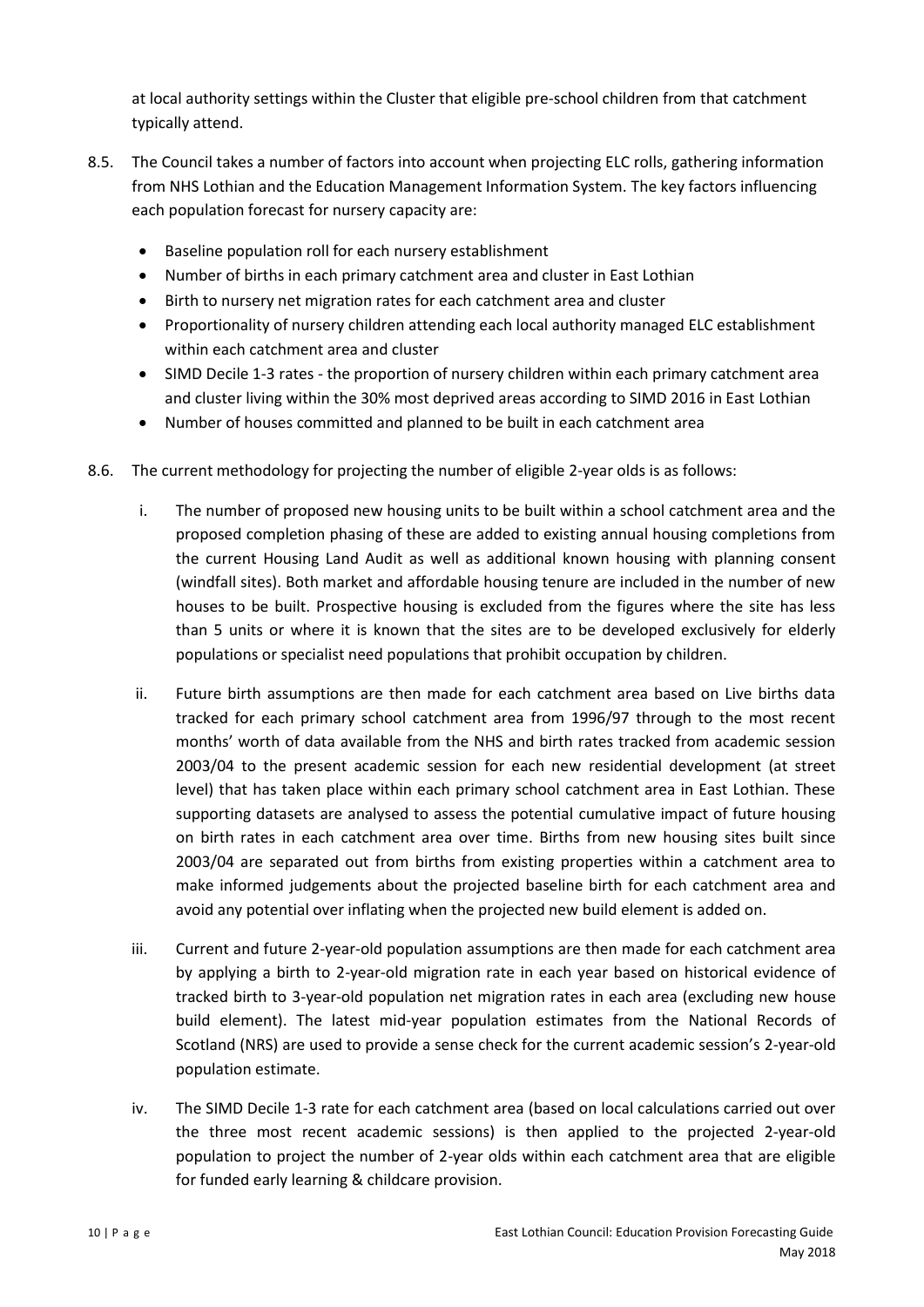- 8.7. The current methodology for projecting the number of 3 to 5-year olds is as follows:
	- i. Future 3 to 5-year-old assumptions are made for each catchment area based on live births data from the NHS, future birth assumptions, historical birth to nursery migration rates, nursery placement analysis data, P1 deferral rates and tracked nursery rates arising from new residential developments. These supporting datasets are analysed to assess the potential cumulative impact of future housing on the ELC population and ELC places required in each catchment area over time. Nursery pupils from new housing sites built since 2003/04 are separated out from nursery pupils from existing properties within a catchment area to make informed judgements about the projected baseline nursery population for each catchment area and avoid any potential over inflating when the projected new build element is added on.
- 8.8. This methodology is used for all the different ELC projection sets, including those provided in the School Estate Management Plan (SEMP), Main Issues Report (MIR), Local Development Plan (LDP) and in the Education Authority response to planning applications.

#### 9. **Primary & Secondary Pupil Roll Forecasting Methodology**

- 9.1. The methodology for forecasting primary and secondary school rolls has been in use in East Lothian Council since 1996 and was originally developed by Lothian Regional Council.
- 9.2. The current methodology for projecting the number of primary & secondary pupils is as follows:
	- i. The number of proposed new housing units to be built within a school catchment area and the proposed completion phasing of these are added to existing annual housing completions from the current Housing Land Audit as well as additional known housing with planning consent (windfall sites). Both market and affordable housing tenure are included in the number of new houses to be built. Prospective housing is excluded from the figures where the site has less than 5 units or where it is known that the sites are to be developed exclusively for elderly populations or specialist need populations that prohibit occupation by children.
	- ii. Future P1 intake assumptions are made for each catchment primary school based on three key sets of data: live births data from the NHS tracked for each primary school catchment area; historical net birth to P1 admission migration rates for each catchment area - this data tracks P1 deferrals as well as district/non district intake; and P1 intake rates arising from new residential developments over time. These three key supporting datasets are analysed to assess the potential cumulative impact of future housing on P1 intakes over time. Births and P1 pupils from new housing sites built since 2003/04 are separated out from births and P1 pupils from existing properties within a catchment area to make informed judgements about the projected baseline birth and P1 intake rates for each catchment school and avoid any potential over inflating when the projected new build element is added on.
	- iii. An analysis is then made on historical primary and secondary stage migration rates to assess the potential impact of future housing on the stage migration rates. Each school's historical stage migration rate is calculated individually within East Lothian and is the net migration in or out of a school during the academic session, excluding the contribution of children calculated from point (iv) below in that same year to avoid creating a compound effect and overinflating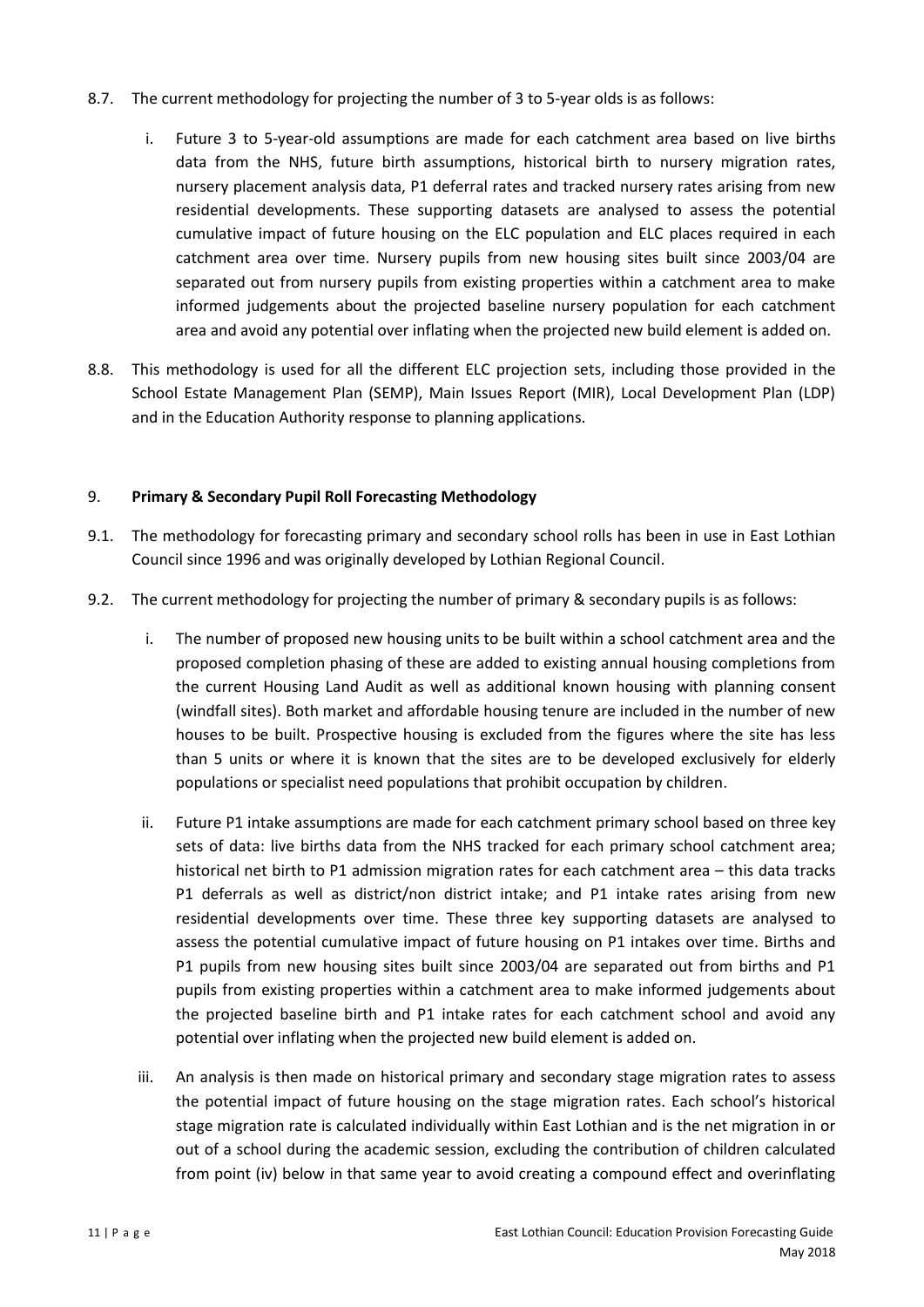the migration rate. The migration rate is averaged over the last 3 years, weighting more highly for the current year.

- iv. The relevant average New Build CPHR for each catchment school is multiplied by the new build housing figures for the corresponding catchment area within each build year to obtain the potential output of primary and secondary children from the new housing who would be joining the respective schools through the academic session during each year of new build completion.
- v. The school roll forecasting system then projects the number of primary pupils by taking the initial start of session roll at each primary stage for the first year of the school roll projections and adding in the children at each stage from the new housing for the respective year divided by the 7 stages. The result is then multiplied by the stage migration factor (see point iii above) to produce a start of session roll for the next stage (P2 to P7) for the following year with the projected P1 intake feeding in from point (ii) above.
- vi. The system then projects the number of secondary pupils: for S1-S4 by adding the total children from new housing (using the average secondary New Build CPHR) divided by the 6 stages and then multiplying the stage migration factor to give a start of session roll at the next stage for the following year. S5 pupil forecasts require to be multiplied again by the S4:S5 stayon rate to produce an S5 roll for the following year's start of session. For S6, the children from new housing is multiplied by the S5:S6 stay-on rate to account for there being fewer pupils in S5. This is then added to the S5 roll. The result is multiplied by the stage migration factor and then multiplied again by S5:S6 stay-on rate to produce a S6 roll for the following year's start of session. The stay-on rates are averaged over the last 3 years, weighting more highly for the current year.
- vii. S1 forecasts are calculated by multiplying the feeder catchment primary schools' P7 forecasted total for the previous year by the P7-S1 transfer rate (the migration rate of the P7's from the feeder primaries to S1 of the secondary school during an academic year, excluding the contribution of children from new housing during that same year. Again, data is used for the last 3 years to produce a weighted average transfer rate, weighting more highly for the current year).
- 9.3. The complete formula the Council uses to project the annual cumulative impact of new housing developments on primary school rolls over time is as follows:

Baseline school census roll +

Average new build child per house ratio x no. of new houses in each build year (*applied to the specific build years that new houses are projected to be built within*)

+

net annual stage migration rate (*applied at each stage P1 through to P7 to reflect fluctuations that occur in inward/outward migration during the years of house build and following completion*)

> annual start of session projected P1 intake *(including projected P1 pupils from the new houses)*

+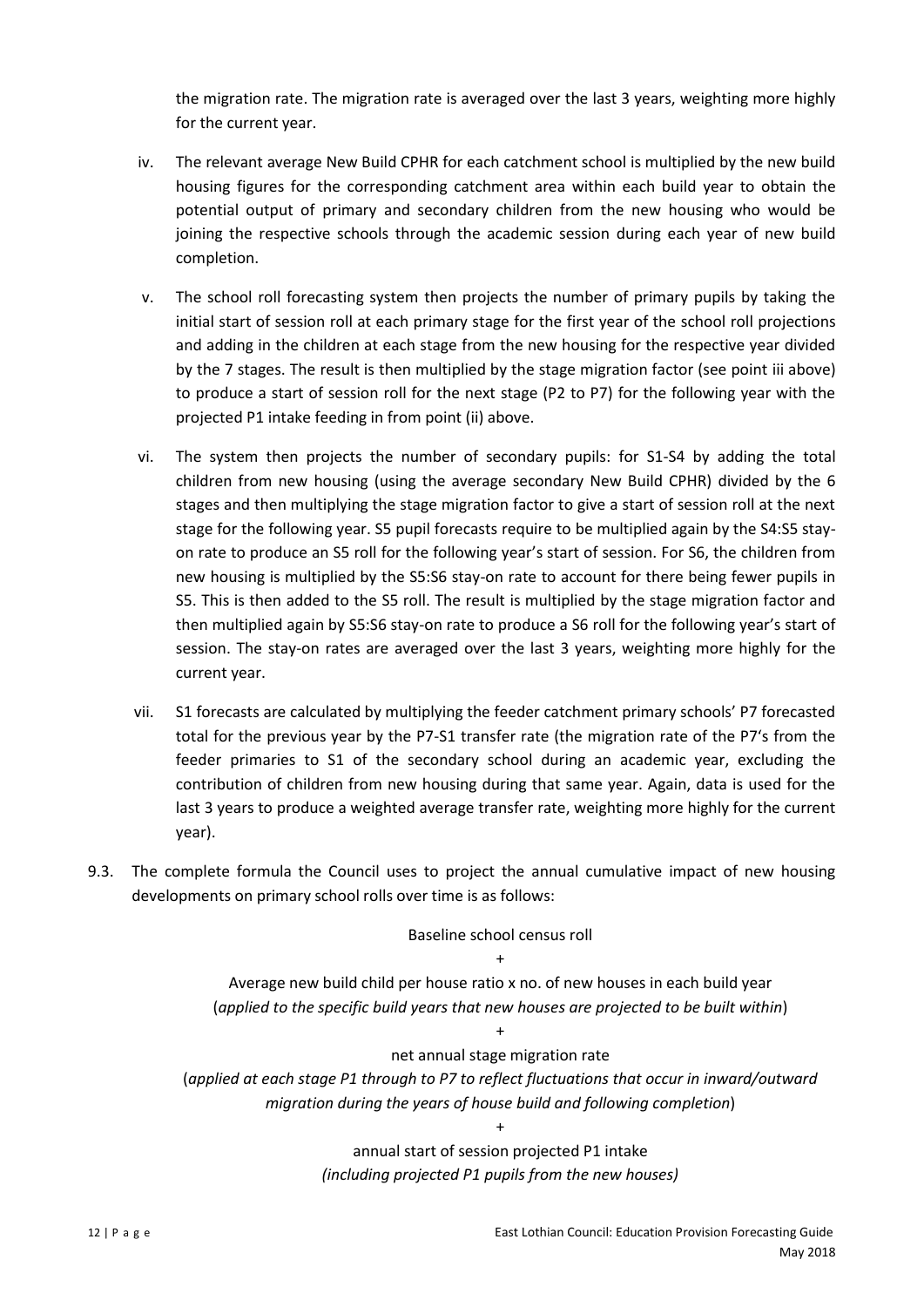9.4. The complete formula the Council uses to project the annual cumulative impact of new housing developments on secondary school rolls over time is as follows:

> Baseline school census roll +

Average new build child per house ratio x no. of new houses in each build year (*applied to the specific build years that new houses are projected to be built within*)

> + net annual stage migration rate

(*applied at each stage S1 through to S6 to reflect fluctuations that occur in inward/outward migration during the years of house build and following completion*)

> + annual P7-S1 transfer rate

*(applied to the associated P7 cohort for the new S1 intake)* +

annual S4-S5 stay-on rate *(applied to the S4 cohort from the previous academic session)*

> + annual S5-S6 stay-on rate

*(applied to the S5 cohort from the previous academic session)*

- 9.5. See **Appendices 3 and 4** for a diagram of how the various calculations feed through in the above steps for the primary and secondary sector.
- 9.6. This methodology is used for all the different primary and secondary school projection sets, including those provided in the School Estate Management Plan (SEMP), Main Issues Report (MIR), Local Development Plan (LDP) and in the Education Authority response to planning applications.

#### **10. ASN Population Forecasting Methodology**

- 10.1. The methodology for forecasting ASN populations was developed by East Lothian Council during 2015 and 2016.
- 10.2. The current methodology for projecting the number of primary & secondary pupils with additional support needs is as follows:
	- i. Total number of pupils projected to attend each primary and secondary school within each of the clusters are multiplied by the average rate of pupils who are recorded as having an additional support need as at the September Pupil Census.
	- ii. To calculate the impact on the number of ASN specialist provision places required to accommodate any increases in the projected ASN populations, the proportion of pupils recorded as requiring enhanced support in East Lothian is applied to the projected numbers.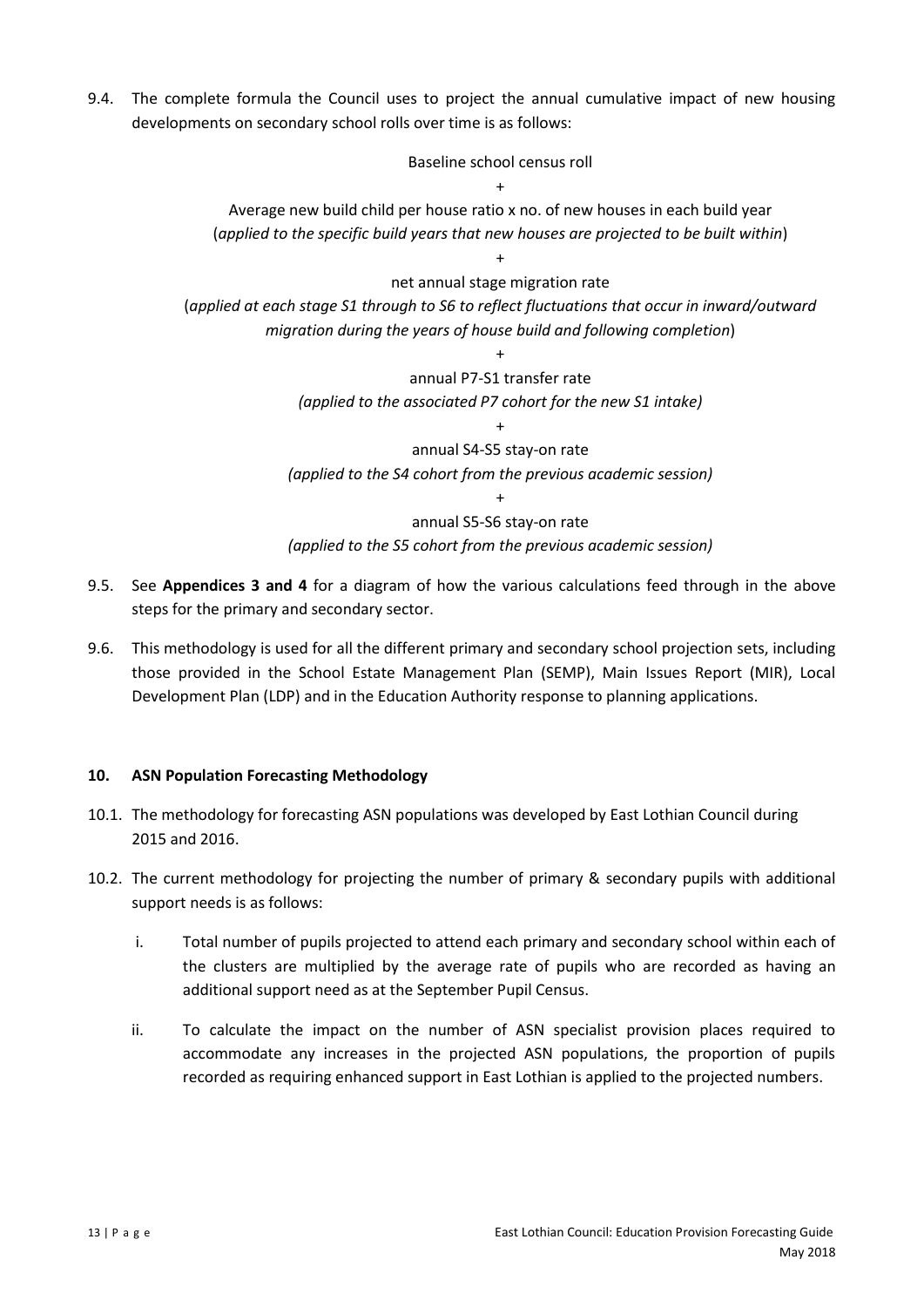#### 11. **Education Provision Capacity Demand Assessments**

- 11.1. The Education Provision capacity demand assessments are based on the education population projections which are converted into the number of ELC places, ASN specialist provision places, secondary classroom spaces and number of primary classes required to accommodate the peak projected rolls in accordance with national regulations and guidance on capacity and class maxima set out in **Appendix 1**.
- 11.2. School capacities are expressed in terms of total Planning Capacity together with the number of class teaching spaces needed to accommodate the projected number of pupils from year to year. This provides the basis for the Council to plan for future changes in the school estate and to assess the need for future investment. The Planning Capacities are also used to assess the impact of new development to secure appropriate developer contributions.
- 11.3. The maximum capacity for nursery classes under the management of Education Authorities are restricted by Care Inspectorate requirements for the buildings (net area of classroom spaces and numbers of pupil toilets) based on *The School Premises (General Requirement and Standards) (Scotland) Regulations 1967 (as amended)* <http://www.legislation.gov.uk/uksi/1967/1199/made> and the *'National Care Standards – early education and childcare up to the age of 16' (revised September 2009)* - <http://www.gov.scot/Resource/Doc/349451/0116828.pdf>
- 11.4. Capacities for East Lothian Primary Schools are expressed as Planning Capacities and classroom numbers. The Planning Capacity is a measure of the total number of pupils and classes which could be accommodated in a school, based on the number and size of teaching spaces. It is also informed by the pupil distribution across class stages and the class organisation required for the projected pupil numbers. This is the capacity figure which is provided to the Scottish Government in the annual School Estate Core Facts Statistical return and together with the class organisation profile prepared by the Council is the realistic figure used in the assessment of the impact of development on the schools' infrastructure.
- 11.5. Primary School Planning Capacity and Working Capacity is calculated generally in accordance with the Scottish Government guidance on *Determining Primary School Capacity (October 2014)* and in accordance with Sports Scotland Guidance on Primary School Sports Facilities.
- 11.6. Maximum class size legislation and the physical limitations of teaching spaces are key factors in determining the number of classes that are required to accommodate the projected number of primary pupils on the school roll. The appropriate statutory maximum class size – P1 maximum of 25, P2 and P3 maximum of 30, P4 to P7 maximum of 33, and composite maximum of 25 – are applied to the class organisation for the projected primary pupils at each stage in line with current legislation and policy. Due to differences in the projected pupil numbers at each stage within a school and the maximum class size legislation, small changes in the roll projections may require an increase/decrease of one class on the projected number of classes to accommodate the projected pupil roll. Therefore, there may be instances where the projected total roll is lower in one year than another but the projected stage breakdowns cannot be configured into the same number of classes and an additional classroom is required so that class maxima legislation is not breached.
- 11.7. Secondary School capacity is calculated in accordance with *School Premises (General Requirements and Standards) (Scotland) Regulations 1967 (as amended)*. Relevant recognised reference documents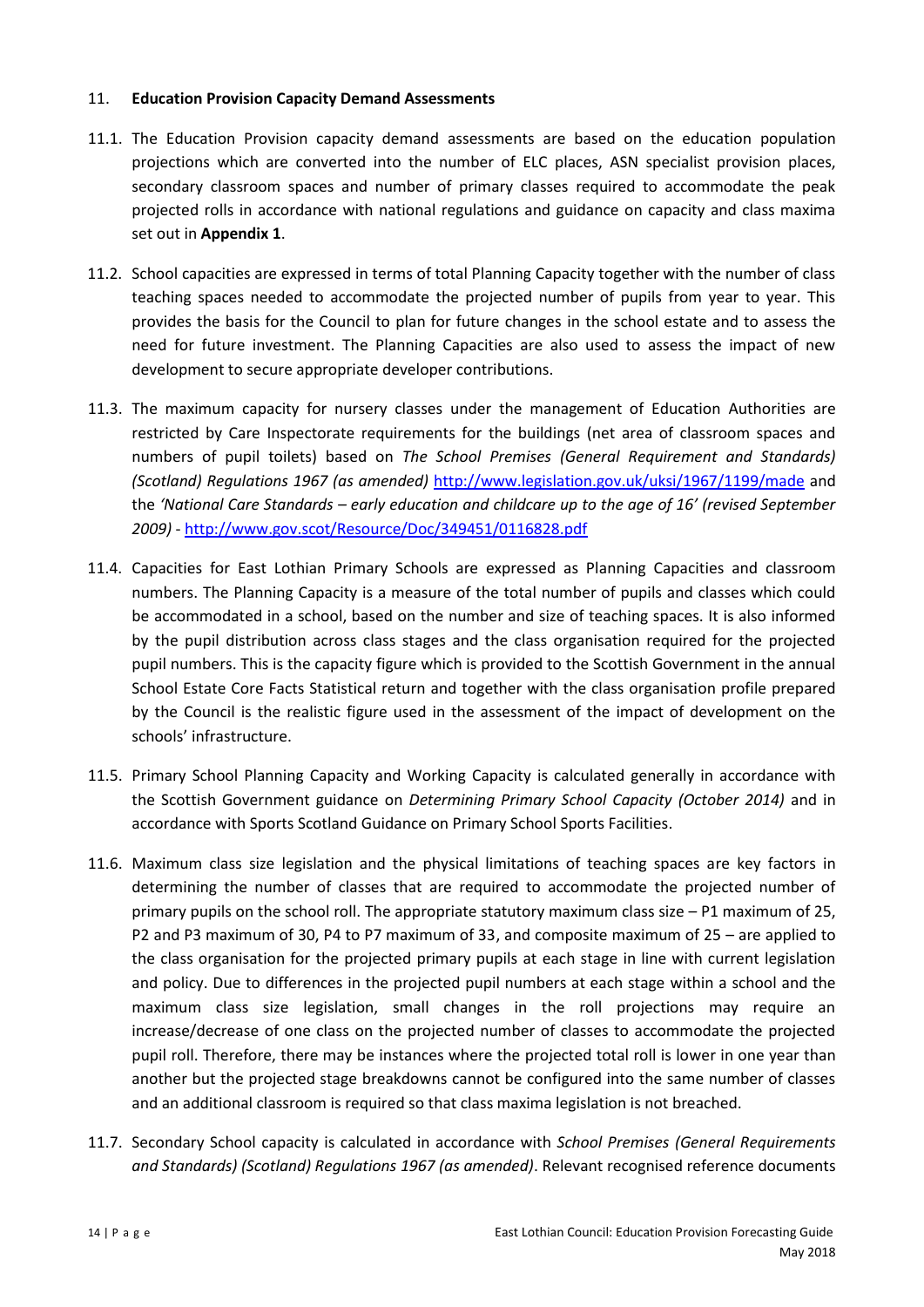published by the Scottish Futures Trust, including the Schools Development Handbook, are used to inform best practice.

- 11.8. The overall size of nursery, primary or secondary school provision is based on the area allocation required for the projected pupil numbers using the Scottish Futures Trust standard area metrics. Nursery places are generally expected to be delivered within the same metric as the relevant primary school band. For example*,* a single stream primary school with a design capacity of 231 pupils would be expected to be delivered within 8.5  $m^2$  per pupil. If the school also had a 30/30 nursery this would be expected to be delivered within the same 8.5  $m^2$  pupil rate so a total of (231+30) x 8.5 = 2218.5  $m<sup>2</sup>$ .
- 11.9. Schedule of accommodations are developed from the global space allocation including, but not limited to, general classrooms, science laboratories (for secondary), and other specialist spaces, ICT, art, music, drama, and PE areas, together with general core accommodation for social, dining and staff.
- 11.10.The capacity assessment for each set of projections prepared is then used to determine the amount of additional capacity needed to accommodate new uncommitted housing development, over and above current committed developments from the Established Supply and baseline demographics.
- 11.11.As stated previously in Section 1, the *Education (Scotland) Act 1980* places a legislative duty on the Council to plan for growth in our communities. The Education Authority has a duty to ensure that the number of eligible pre-school children under the terms of the *Children and Young People (Scotland) Act 2014, Part 6*, and primary and secondary age pupils (including pupils with additional support needs) arising from the cumulative impact of proposed new residential developments can access the necessary education accommodation in their local area. It also places a legislative duty on the Council to ensure that the Education Authority can maintain standards of service provision for all eligible pre-school children and school age pupils. Where additional Education Provision capacity is required, as a consequence of the developments, developer contributions will be sought. The Council will not seek developer contributions for any existing deficiencies in either capacity or standard of accommodation.
- 11.12.East Lothian Council's *Supplementary Planning Guidance: Developer Contributions Framework Technical Note* sets out how the need for any additional land and/or capital costs for additional accommodation is identified, based on the Education Provision capacity demand assessments, and where relevant apportioned proportionally (if necessary between the service and infrastructure provider and developers) and pro-rata.

#### 12. **Why Pupil Roll Projections & Required Class Numbers Change Between Assessments**

- 12.1. There are many reasons why pupil roll projections can change from one academic session to the next or even more frequently between planning applications and updates within the same academic session. The following six factors are the key drivers:
	- i. **New House Completion Rates** Number and phasing these can change from one housing land audit to the next as expected build rates and start dates slip; these can also change any number of times within each year as new planning applications are submitted and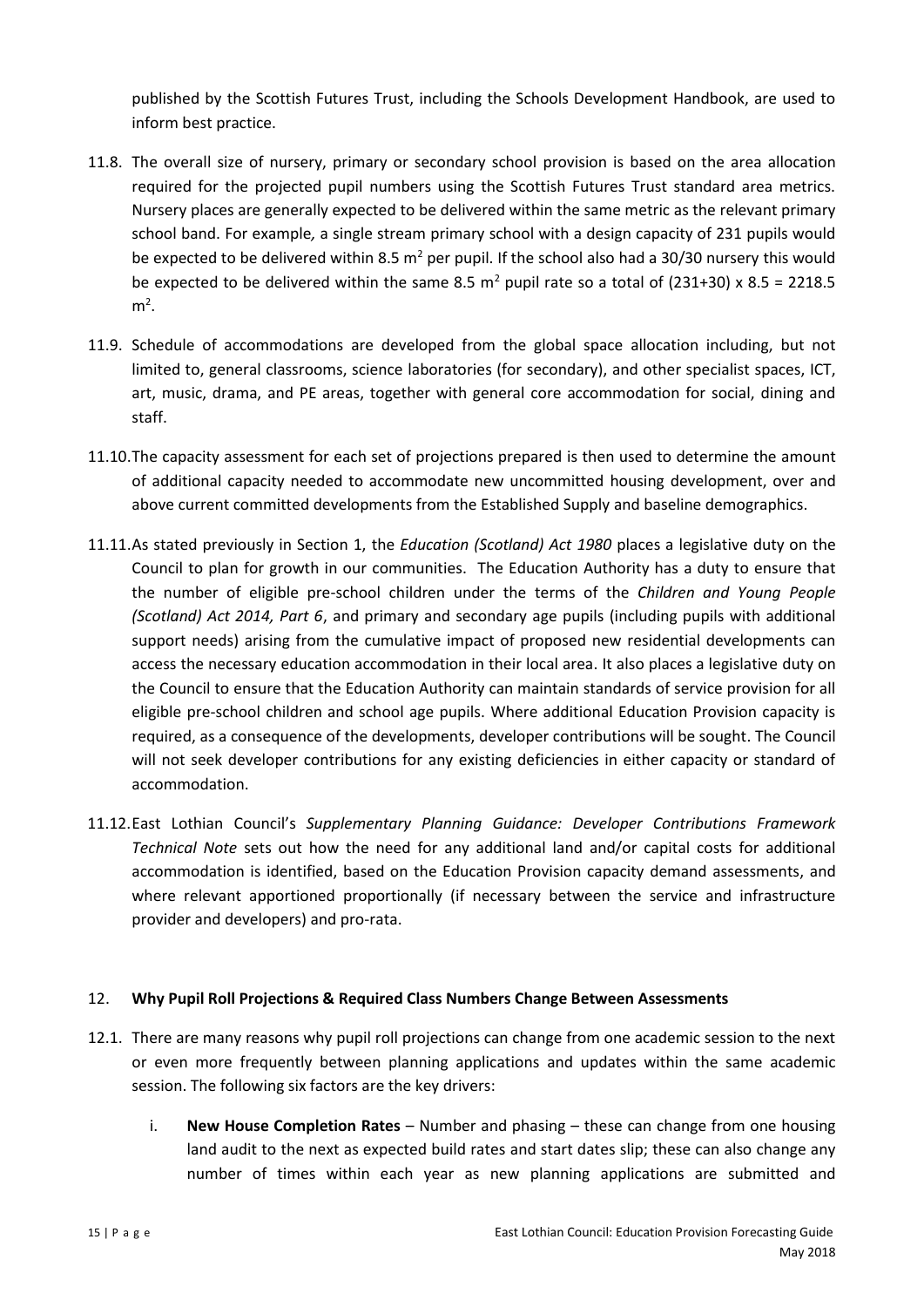considered, pending windfall applications are approved following successful application and/or appeals, or revised numbers / phasing are submitted for strategic sites different from the approved strategic housing land audit.

- ii. **Baseline Sept Census Stage Rolls** If the census rolls are higher or lower than initially anticipated as a result of more pupils moving into/out of the area than normal and/or a material change in S5 and S6 pupils who may have intended to stay on at school now choosing to leave school after the start of term or remain in school than initially anticipated.
- iii. **Class Sizes** Maximum class sizes and the physical limitations of teaching spaces are a key factor in determining the number of classes that are required to accommodate the projected number of pupils. Due to the differences in the pupil numbers at each stage within a school and the maximum class sizes of 25 pupils in Primary One, 30 pupils in Primary Two and Primary Three, 33 pupils in Primary Four to Seven and 25 pupils in a composite, small changes in the roll projections of even just one or two pupils may require an increase/decrease of one class on the previous projected number of classes to accommodate the new projected pupil roll.
- iv. **New P1 and S1 Intake** If this is higher or lower than initially anticipated from previously projected figures following placing request appeals, deferrals, and/or parents simply changing their mind between the end of the Placing Request process and the start of term/Sept Census date.
- v. **Future P1 intakes** Affected by latest birth numbers showing a marked change, particularly if showing either significant increase/decrease from previous years that is unexpected and may be a one-off will have an effect on the P1 intake five years down the line.
- vi. **Annual Net Stage Migration** Higher/lower number of families moving into the area than typical between one session and the next.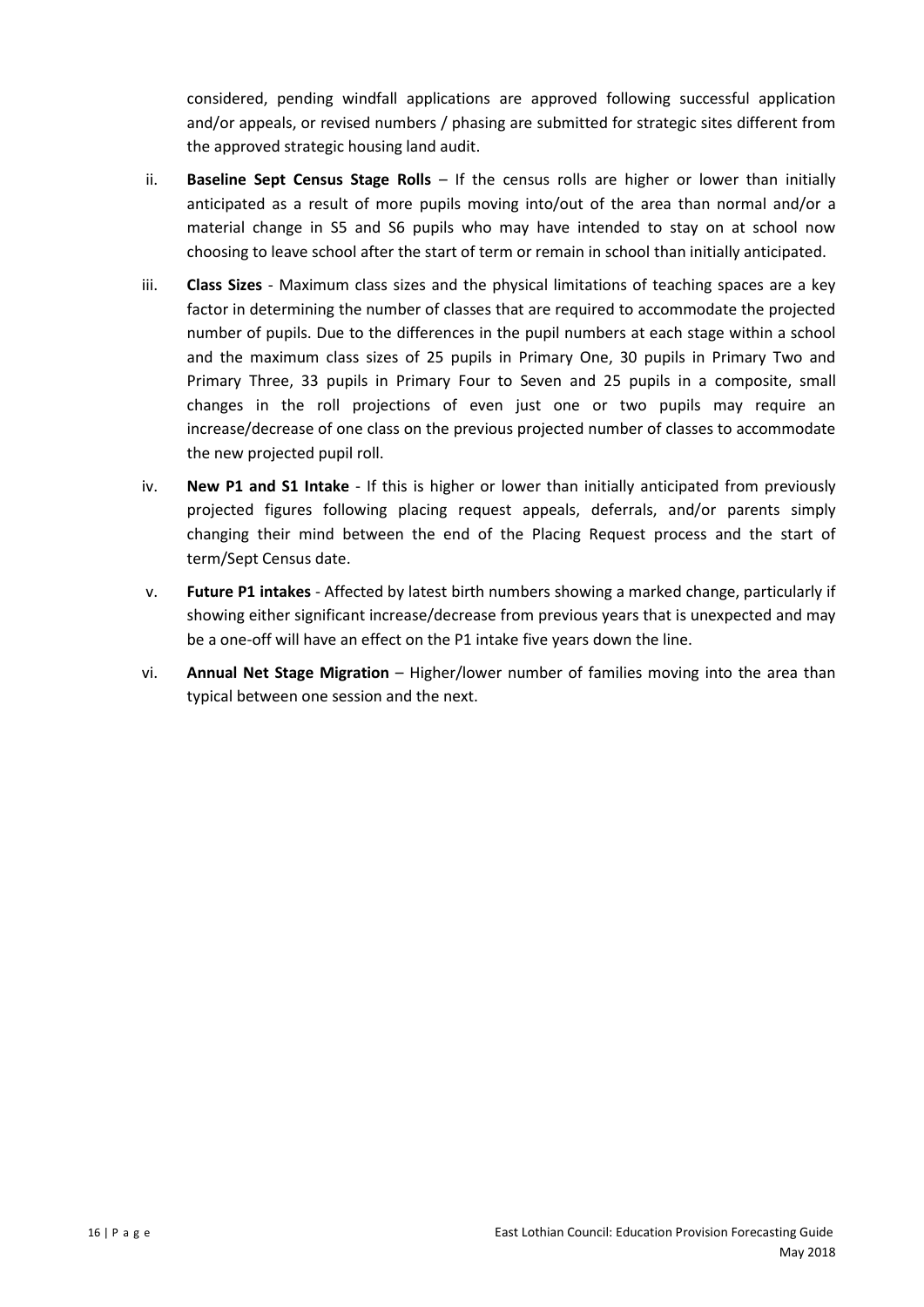#### **1) Legislative Context:**

The Local Authority has a number of statutory duties relating to the provision of education for eligible preschool children, primary and secondary school age children (including those with additional support needs) in its area. These include but are not limited to:

- i. **Section 1** of the **Education (Scotland) Act 1980** requires authorities to secure for their area adequate and efficient provision of school education: <http://www.legislation.gov.uk/ukpga/1980/44/contents>
- ii. **Section 17** of the **Education (Scotland) Act 1980** requires authorities to provide sufficient accommodation in schools and other educational establishments under their management: <http://www.legislation.gov.uk/ukpga/1980/44/section/17>
- iii. **Sections 22C and 22D** of the **Education (Scotland) Act 1980** deal with changes to the provision of denominational education <https://www.legislation.gov.uk/ukpga/1980/44/section/22C>
- iv. **Section 3** of the **Standards in Scotland's Schools etc (Scotland) Act 2000** requires authorities to endeavour to raise standards and secure improvement in the quality of school education provided in their schools. **Section 2** of this Act states that it is the duty of the Education Authority to ensure that the education it provides is directed to the development of the personality, talents and the mental and physical abilities of the children and young people to their fullest potential.
- v. **Section 3B** of the **Standards in Scotland's Schools etc. (Scotland) Act 2000** (as amended by section 1 of the Education (Scotland) Act 2016) places a duty on education authorities, in carrying out their school education functions, to have due regard to the need to reduce inequalities of educational outcome experienced by pupils as a result of socio-economic disadvantage. <http://www.legislation.gov.uk/asp/2016/8/part/1/enacted>Subsection (1)(a) requires that education authorities satisfy this duty where:
	- a. "an education authority is making a decision of a strategic nature about the carrying out of its functions relating to school education, or
	- b. an education authority is considering what steps to take to implement such a decision."

This includes strategic decisions about the size and construct of the school estate and setting of education budgets, including staff planning and management arrangements where the size or geographical nature of the authority results in these aspects becoming strategic decisions.

vi. **Section 15** of the **Standards in Scotland's Schools etc. (Scotland) Act 2000**  <http://www.legislation.gov.uk/asp/2000/6/contents> also requires education authorities to provide education for all children in mainstream schools ("a school other than a special school") unless doing so:

- (a) would not be suited to the ability or aptitude of the child;
- (b) would be incompatible with the provision of efficient education for the children with whom the child would be educated; or
- (c) would result in unreasonable public expenditure being incurred which would not ordinarily be incurred
- vii. **The Education (Disability Strategies and Pupils' Educational Records) (Scotland) Act 2002** places a duty on education authorities to prepare a strategy to increase the physical accessibility of the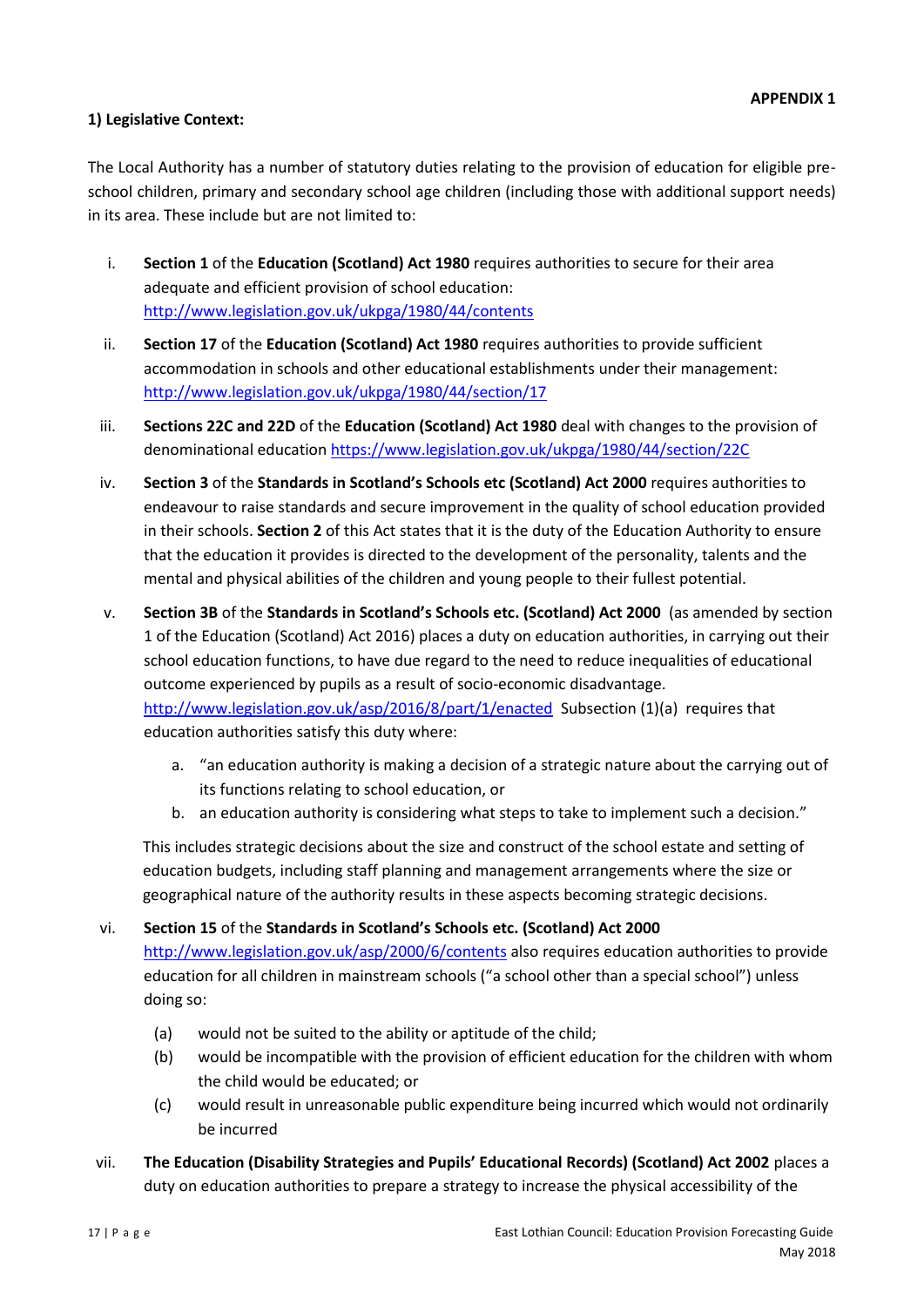school environment, increase the accessibility of the curriculum and improve communication, especially in relation to the provision of school information, for those pupils who have disabilities, and to plan for prospective pupils who may have.

- viii. **The Equality Act 2010** restates the previously existing duty that an education authority is required to "make reasonable adjustment" for disabled persons in schools, where an existing arrangement places a disabled person at a substantial disadvantage in comparison to persons who are not disabled, to remove that disadvantage.
- ix. The Education Authority must provide the mandatory amount of Early Learning and Childcare (ELC) for eligible pre-school children, including those with additional support needs, belonging to its area in accordance with eligibility criteria set down by the Scottish Government under the terms of the **Children and Young People (Scotland) Act 2014, Part 6**. <http://www.legislation.gov.uk/asp/2014/8/part/6>Section 52 also states that "an education

authority must have regard to the desirability of ensuring that the method by which it makes early learning and childcare available in pursuance of this Part is flexible enough to allow parents an appropriate degree of choice when deciding how to access the service".

- x. The Schools (Consultation) (Scotland) Act 2010 also sets out special safeguards for rural schools, which reflect the particular importance of schools to fragile rural and remote communities in Scotlan[d http://www.legislation.gov.uk/asp/2010/2/crossheading/special-provision-for-rural](http://www.legislation.gov.uk/asp/2010/2/crossheading/special-provision-for-rural-schools)[schools](http://www.legislation.gov.uk/asp/2010/2/crossheading/special-provision-for-rural-schools)
- xi. These safeguards for rural schools were substantially amended and strengthened by section 80 of the Children and Young People (Scotland) Act 2014.
- xii. **Part 1** of the **Local Government in Scotland Act 2003** <http://www.legislation.gov.uk/asp/2003/1/part/1> and the **2004 statutory guidance** <http://www.gov.scot/Publications/2004/04/19166/35250> requires authorities to secure best value in the delivery of services, which includes agreements for the construction or maintenance of buildings or works.
- xiii. The School Premises (General Requirements and Standards) (Scotland) Regulations 1967 (as amended) sets out standards in relation to the minimum requirements for school sites, playing fields and educational accommodation. They also prescribe standards for the provision of ancillary accommodation including kitchen premises, sanitary facilities, washing accommodation, storage accommodation, medical inspection accommodation, and staff accommodation.
- xiv. Section 3 of the Education (Lower Primary Class Sizes) (Scotland) Regulations 1999 sets out the maximum class sizes for single stage P2 and P3 classes: <http://www.legislation.gov.uk/uksi/1999/1080/regulation/3/made>
- xv. Regulation 2 of the Education (Lower Primary Class Sizes) (Scotland) Amendment Regulations 2010, inserted an amendment into Section 3 of the Education (Lower Primary Class Sizes) (Scotland) Regulations 1999, which set the new lower statutory class size maximum of 25 in all single stage P1 classes: <http://www.legislation.gov.uk/ssi/2010/326/regulation/2/made>
- xvi. The SNCT Handbook Conditions of Service, Appendix 2.9 further sets out class size maxima for primary, secondary and class sizes for special schools and units: [http://www.snct.org.uk/wiki/index.php?title=Appendix\\_2.9](http://www.snct.org.uk/wiki/index.php?title=Appendix_2.9)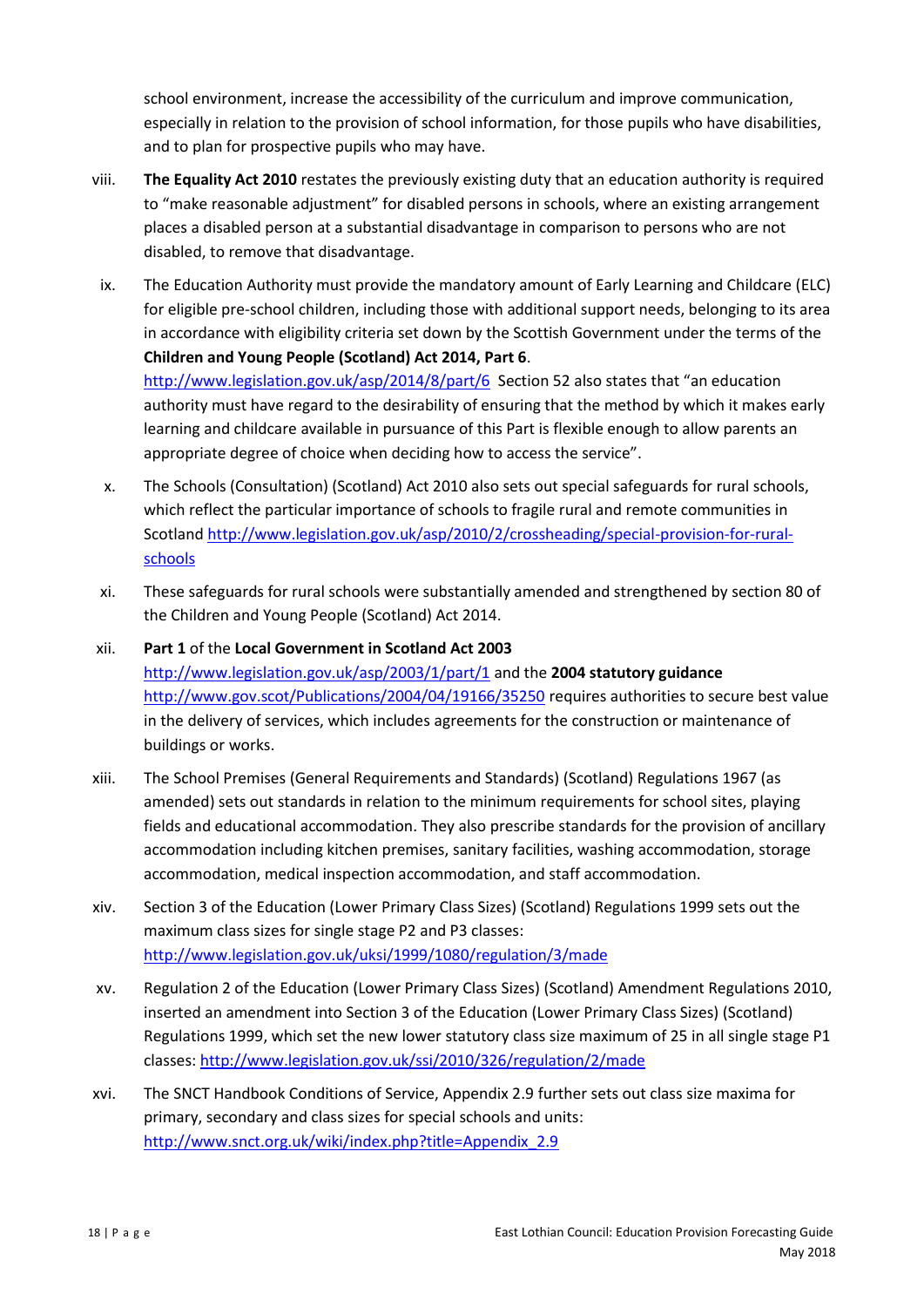- xvii. The maximum capacity for nursery classes under the management of education authorities are restricted by Care Inspectorate requirements for the buildings (net area of classroom spaces and numbers of pupil toilets) based on The School Premises (General Requirement and Standards) (Scotland) Regulations 1967 (as amended[\) http://www.legislation.gov.uk/uksi/1967/1199/made](http://www.legislation.gov.uk/uksi/1967/1199/made)  and the 'National Care Standards – early education and childcare up to the age of 16' (revised September 2009) - <http://www.gov.scot/Resource/Doc/349451/0116828.pdf>
- xviii. Legislation on Health and Safety, Building Control and Fire Precautions as set out in the following acts and regulations:
	- *Health & Safety at Work etc. Act 1974 <http://www.legislation.gov.uk/ukpga/1974/37/contents>*
	- *Workplace (Health, Safety and Welfare) Regulations 1992 <http://www.legislation.gov.uk/uksi/1992/3004/contents/made>*
	- *Management of Health and Safety at Work Regulations 1999 [http://www.legislation.gov.uk/uksi/1999/3242/pdfs/uksi\\_19993242\\_en.pdf](http://www.legislation.gov.uk/uksi/1999/3242/pdfs/uksi_19993242_en.pdf)*
	- *The Fire (Scotland) act 2005 as amended by The fire safety (Scotland) regulations 2006 <http://www.legislation.gov.uk/asp/2005/5>*

#### **2) National Policy, Strategy & Guidance Context**

- i. **Scottish Planning Policy** (February 2010) paragraph 44 states that "Under section 72 of the Climate Change (Scotland) Act 2009 local development plans must require all new buildings to be designed to avoid a specified and rising proportion of the projected greenhouse gas emissions from their use through the installation and operation of low and zero carbon generating technologies": <http://www.gov.scot/Publications/2010/02/03132605/7>
- ii. **Building Better Schools: Investing in Scotland's Future** (September 2009) the Scottish Government and COSLA's joint school estate strategy which sets out the sets out the national and local governments shared vision, aspirations and principles for the efficient and effective management of the school estate: <http://www.gov.scot/Resource/Doc/285201/0086644.pdf>
- iii. **Commission on the Delivery of Rural Education** (April 2013) makes recommendations on the delivery of all aspects of education in rural areas: <http://www.gov.scot/Publications/2013/04/5849>
- iv. **Determining Primary School Capacity** (October 2014) Guidance for Local Authorities on the determination of the capacity of Primary Schools in Scotland: <http://www.gov.scot/Publications/2014/10/6749>
- v. **Suitability Core Fact** (October 2008) Guidance for local authorities on assessing the extent to which a school building and its grounds are appropriate in providing an environment which supports quality learning and teaching and those other services provided to individual children and to the school community, in terms of practicality, accessibility and convenience: <http://www.gov.scot/Publications/2008/09/19123626/0>
- vi. **Condition Core Fact** (March 2007) Guidance for local authorities on assessing the condition of school buildings[: http://www.gov.scot/Publications/2007/03/12142801/0](http://www.gov.scot/Publications/2007/03/12142801/0)
- vii. **School Design: Optimising the Internal Environment** (March 2007) Guidance for local authorities on internal environmental conditions in schools: <http://www.gov.scot/Publications/2007/02/28144045/0>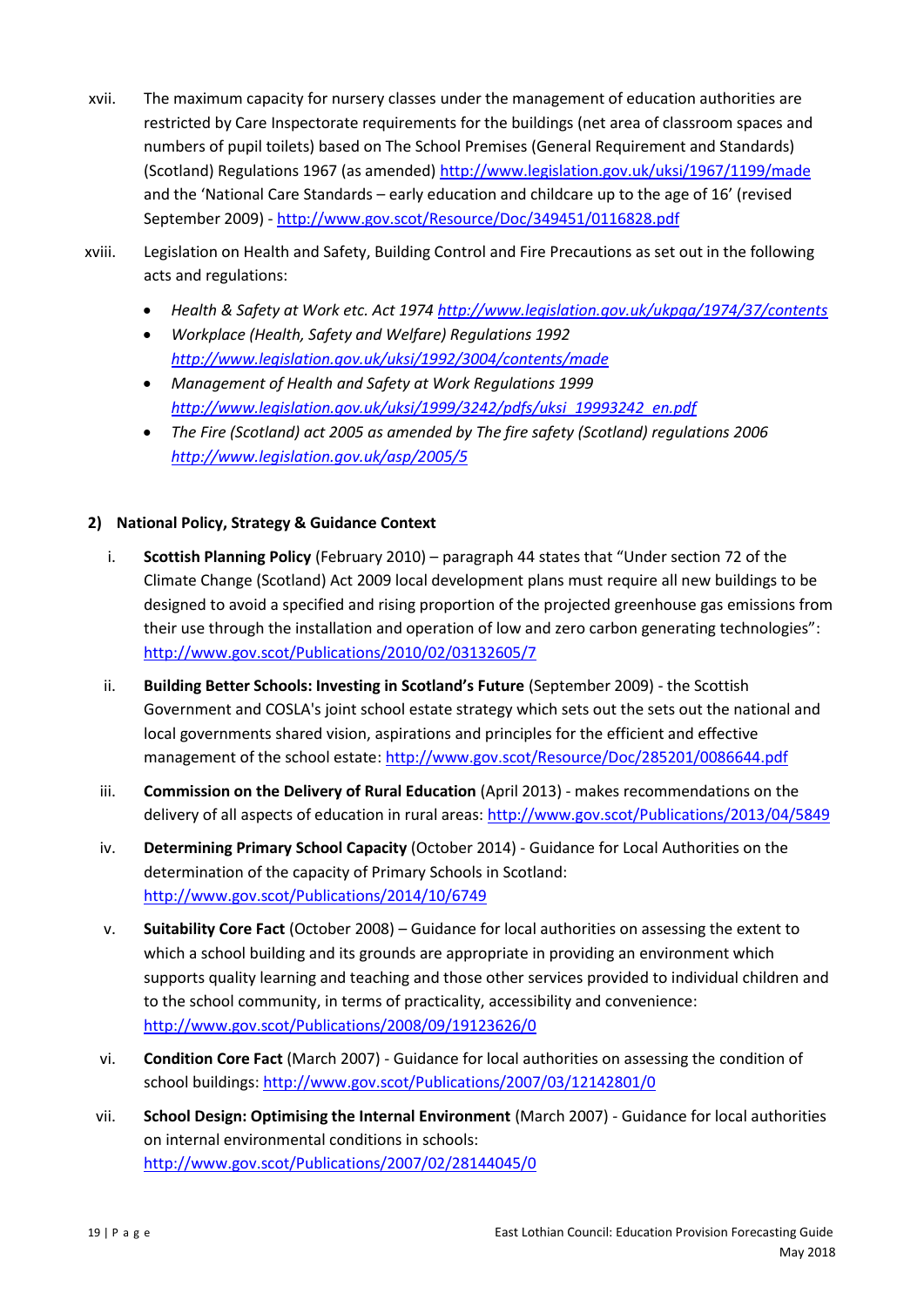viii. **Building The Ambition** (August 2014) **-** national practice guidance sets the context for high quality Early Learning and Childcare as set out in the Children and Young People (Scotland) Act 2014: <http://www.gov.scot/Publications/2014/08/6262/0>

#### **3) Local Education Policy, Strategy & Guidance Context:**

[rt\\_for\\_learning\\_needs](http://www.eastlothian.gov.uk/downloads/file/3944/a_framework_for_meeting_additional_support_for_learning_needs)

[trategy\\_2016-2021](https://www.eastlothian.gov.uk/download/meetings/id/18085/08_early_learning_and_childcare_strategy_2016-2021)

East Lothian Council has a number of local plans, policies, strategies, and guidance in place to meet its statutory duties and incorporate national guidance in parts 1 and 2 above:

- i. East Lothian Council's **Education Service Local Improvement Plan** (approved 21<sup>st</sup> November 2017) sets out the priority areas for improvement and measures of success organised under key themes linked to both local and national priorities, including East Lothian Council's Plan 2017-2022 and the Scottish Government's National Improvement Framework [https://www.eastlothian.gov.uk/download/meetings/id/19275/08\\_education\\_service\\_local\\_impro](https://www.eastlothian.gov.uk/download/meetings/id/19275/08_education_service_local_improvement_plan_2017-2018) [vement\\_plan\\_2017-2018](https://www.eastlothian.gov.uk/download/meetings/id/19275/08_education_service_local_improvement_plan_2017-2018)
- ii. East Lothian Council's **Pupil Placement Policy** (approved 15th March 2015) clarifies the Council's commitment to enrol all pupils within its area in schools, in a fair and consistent manner, in line with Scottish Government legislation, Education (Scotland) Act 1980, Education (Additional Support for Learning) (Scotland) Act 2004 and 2009 and Scottish Government guidelines [http://www.eastlothian.gov.uk/meetings/meeting/5542/education\\_committee](http://www.eastlothian.gov.uk/meetings/meeting/5542/education_committee)
- iii. East Lothian Council's **Framework for Meeting Additional Support for Learning Needs (Sept 2013)**  sets out the expectation that children with additional support needs will be educated wherever possible in their local school In line with Section 15 of the Standards in Scotland's Schools, etc Act 2000 http://www.eastlothian.gov.uk/downloads/file/3944/a framework for meeting additional suppo
- iv. The Education Authority's **Early Learning & Childcare Strategy 2016-2021** approved at Education Committee on 20th September 2016 [https://www.eastlothian.gov.uk/download/meetings/id/18085/08\\_early\\_learning\\_and\\_childcare\\_s](https://www.eastlothian.gov.uk/download/meetings/id/18085/08_early_learning_and_childcare_strategy_2016-2021)
- v. **Expansion of Early Learning and Childcare to 1140 hours – Draft Implementation Plan** approved at East Lothian Council meeting on 31<sup>st</sup> October 2017. Sets out East Lothian's vision and proposed model of delivery to meet the requirements of the expansion programme. [http://www.eastlothian.gov.uk/meetings/meeting/6062/east\\_lothian\\_council](http://www.eastlothian.gov.uk/meetings/meeting/6062/east_lothian_council)
- vi. **East Lothian Play Policy 2017 to 2020** approved at Education Committee on 13th June 2017 [https://www.eastlothian.gov.uk/download/meetings/id/18888/04\\_draft\\_play\\_policy\\_2017-20](https://www.eastlothian.gov.uk/download/meetings/id/18888/04_draft_play_policy_2017-20)
- vii. **East Lothian Education Accessibility Strategy 2017-2020** approved at Education Committee on 21st March 2017 [https://www.eastlothian.gov.uk/download/meetings/id/18628/03\\_education\\_accessibility\\_strateg](https://www.eastlothian.gov.uk/download/meetings/id/18628/03_education_accessibility_strategy_2017-2020) [y\\_2017-2020](https://www.eastlothian.gov.uk/download/meetings/id/18628/03_education_accessibility_strategy_2017-2020)
- *viii. School Estate Management Plan - May 2010 -* as per report to Education Committee on 16th November 2010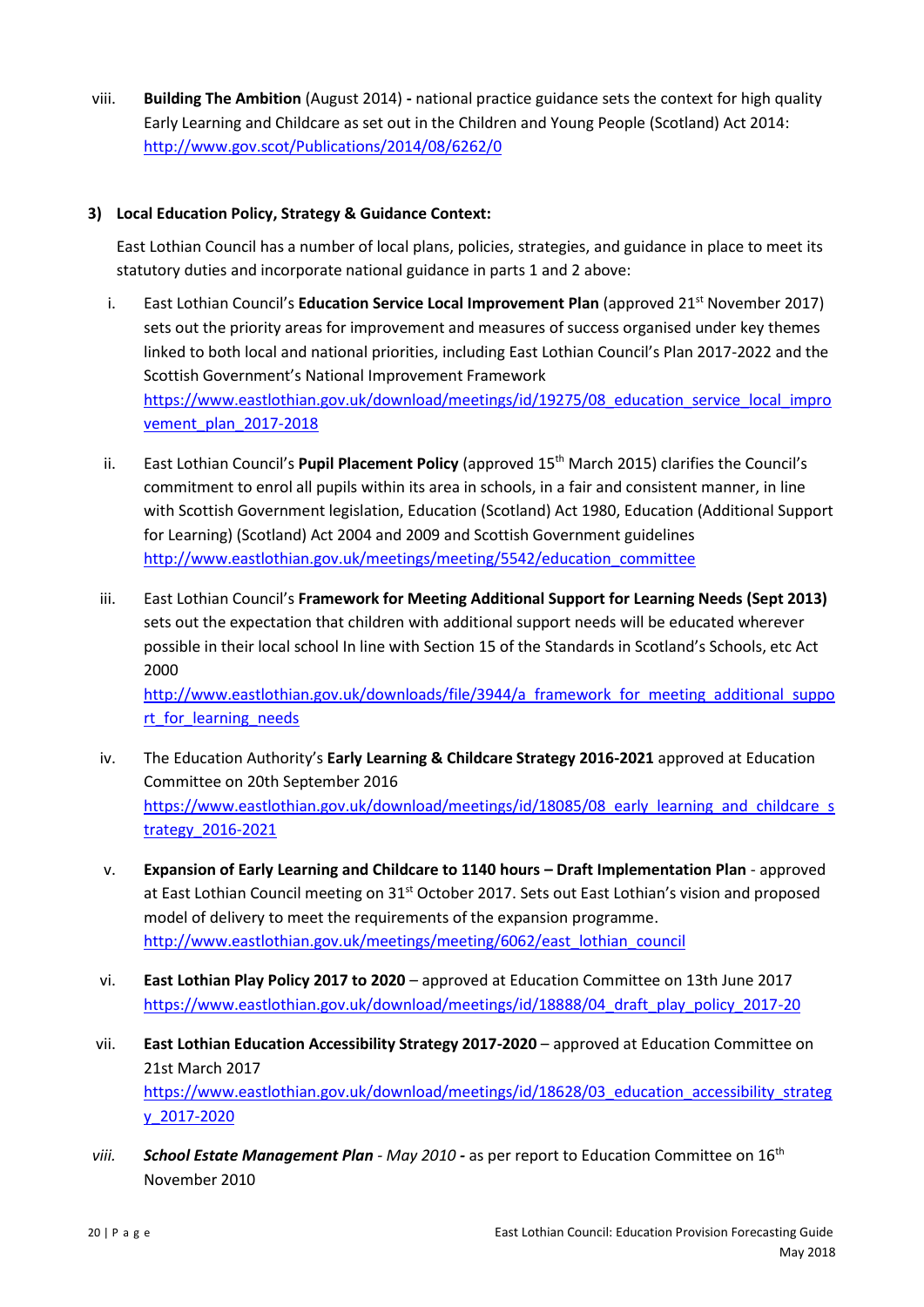[https://www.eastlothian.gov.uk/download/meetings/id/12032/04\\_school\\_estate\\_management\\_pl](https://www.eastlothian.gov.uk/download/meetings/id/12032/04_school_estate_management_plan) [an](https://www.eastlothian.gov.uk/download/meetings/id/12032/04_school_estate_management_plan)

- ix. **Composite Classes in Primary Schools Guidelines** (Revised April 2009)
- x. **Devolved School Management Policy** (March 2009)
- xi. **Home to School Transport Policy** (February 2010) <http://www.eastlothian.gov.uk/schooltransport>
- xii. **Road Safety – Schools Health & Safety Procedures** (Updated October 2011)
- *xiii.* East Lothian's **Policy for the Design of General Purpose Space in Primary Schools -** approved at Education Committee on 16<sup>th</sup> March 2010 https://www.eastlothian.gov.uk/download/meetings/id/11060/06 policy for the design of gene [ral\\_purpose\\_space\\_in\\_primary\\_schools](https://www.eastlothian.gov.uk/download/meetings/id/11060/06_policy_for_the_design_of_general_purpose_space_in_primary_schools)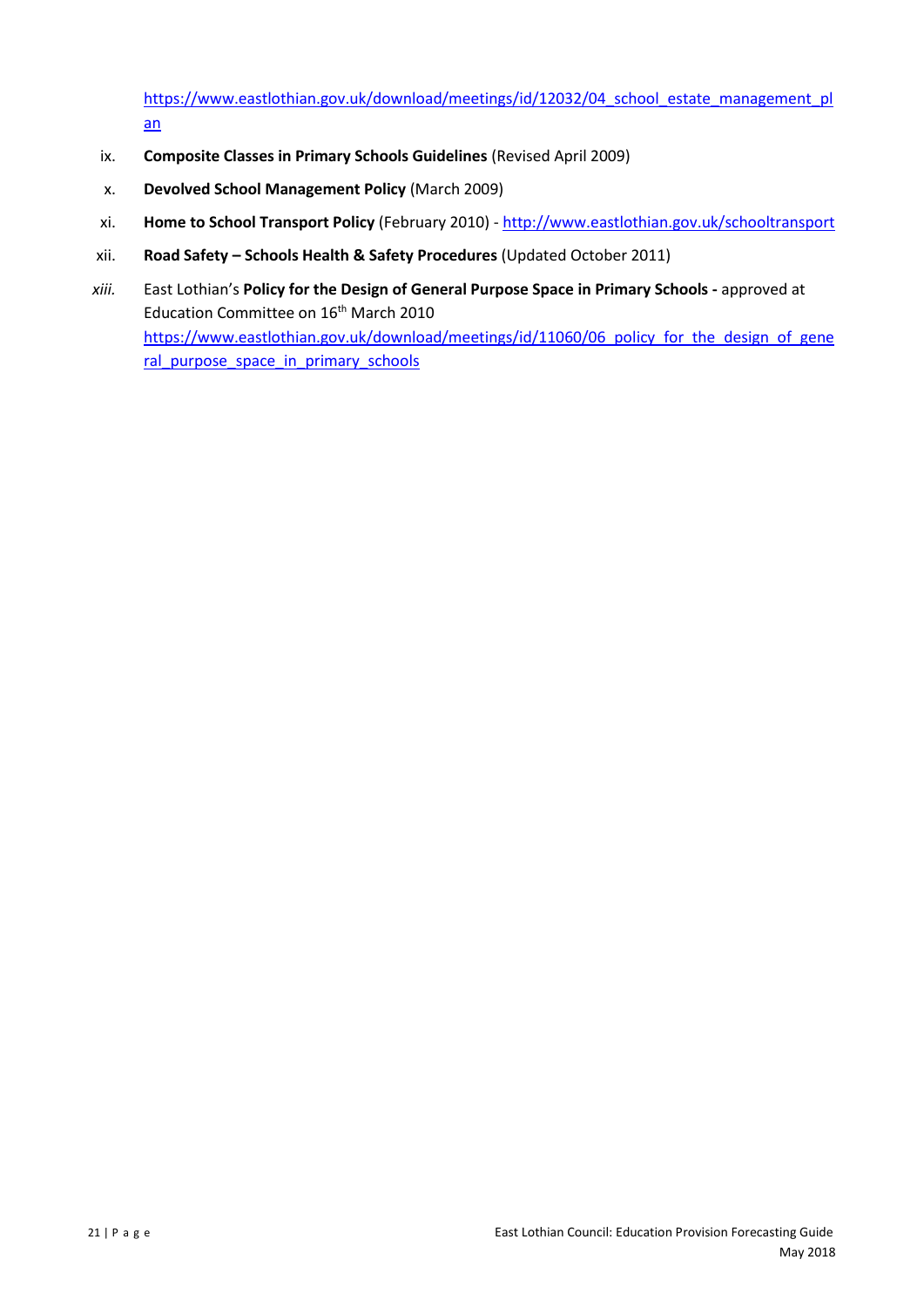#### **1. Education Provision Geographies**

i) **School Catchment Areas -** Each primary & secondary school in East Lothian has a defined catchment area. The following extract from **Education (Scotland) Act 1980, 28A (3D)** states "*In subsections (3A) and (3C) above, "catchment area" means the area from which pupils resident therein will be admitted to the school in terms of any priority based on residence in accordance with the guidelines formulated by the authority under section 28B(1)(c) of this Act*" *<http://www.legislation.gov.uk/ukpga/1980/44/section/28A>*

Current defined **School Catchment Areas** for East Lothian Council are as published on the Council's website[: http://www.eastlothian.gov.uk/info/878/schools/1314/school\\_catchments](http://www.eastlothian.gov.uk/info/878/schools/1314/school_catchments)

The current list of East Lothian Feeder Primary Schools and their corresponding Secondary Schools are as published on the Council's website:

[http://www.eastlothian.gov.uk/downloads/file/5295/east\\_lothian\\_feeder\\_primary\\_schools\\_april\\_201](http://www.eastlothian.gov.uk/downloads/file/5295/east_lothian_feeder_primary_schools_april_2012) [2](http://www.eastlothian.gov.uk/downloads/file/5295/east_lothian_feeder_primary_schools_april_2012)

A school catchment area can be changed to reflect changes in population patterns or to take into account significant new housing developments but before the change can be implemented a statutory consultation must be undertaken. The **Schools (Consultation) (Scotland) Act 2010**  <http://www.legislation.gov.uk/asp/2010/2/contents> sets out the consultation process that local authorities must follow when proposing a permanent change to any of their schools, including nursery schools, such as a closure, relocation or change of catchment area.

- ii) **Cluster Areas -** refer to the six geographical areas formed from the current six secondary catchment areas and their corresponding feeder primary catchment areas to enable cluster-wide working and planning by a variety of services across the Council, including Education.
- iii) **Early Learning & Childcare (ELC) Settings -** ELC provision within East Lothian Council is currently delivered through a combination of Local Authority nursery classes and private and voluntary sector Partnership Centres. In the spirit of the *Children and Young People (Scotland) Act 2014, Part 6*  <http://www.legislation.gov.uk/asp/2014/8/part/6> there are no defined catchment areas for ELC settings and parents in East Lothian can choose the settings most appropriate for their children, depending on availability of places.

The Education Authority aims to offer ELC provision wherever possible within local communities. Evidence from the nursery placement analysis over the last five years shows that 93% of eligible preschool children in East Lothian attend ELC provision within the cluster area in which they reside.

#### **2. How Are Primary & Secondary School Catchment Areas Defined in East Lothian?**

2.1. There are two main sources of historical evidence for the interpretation of school catchment areas; historical catchment map drawings and a Street List Index. These are the legal documents upon which school catchment boundaries have been defined.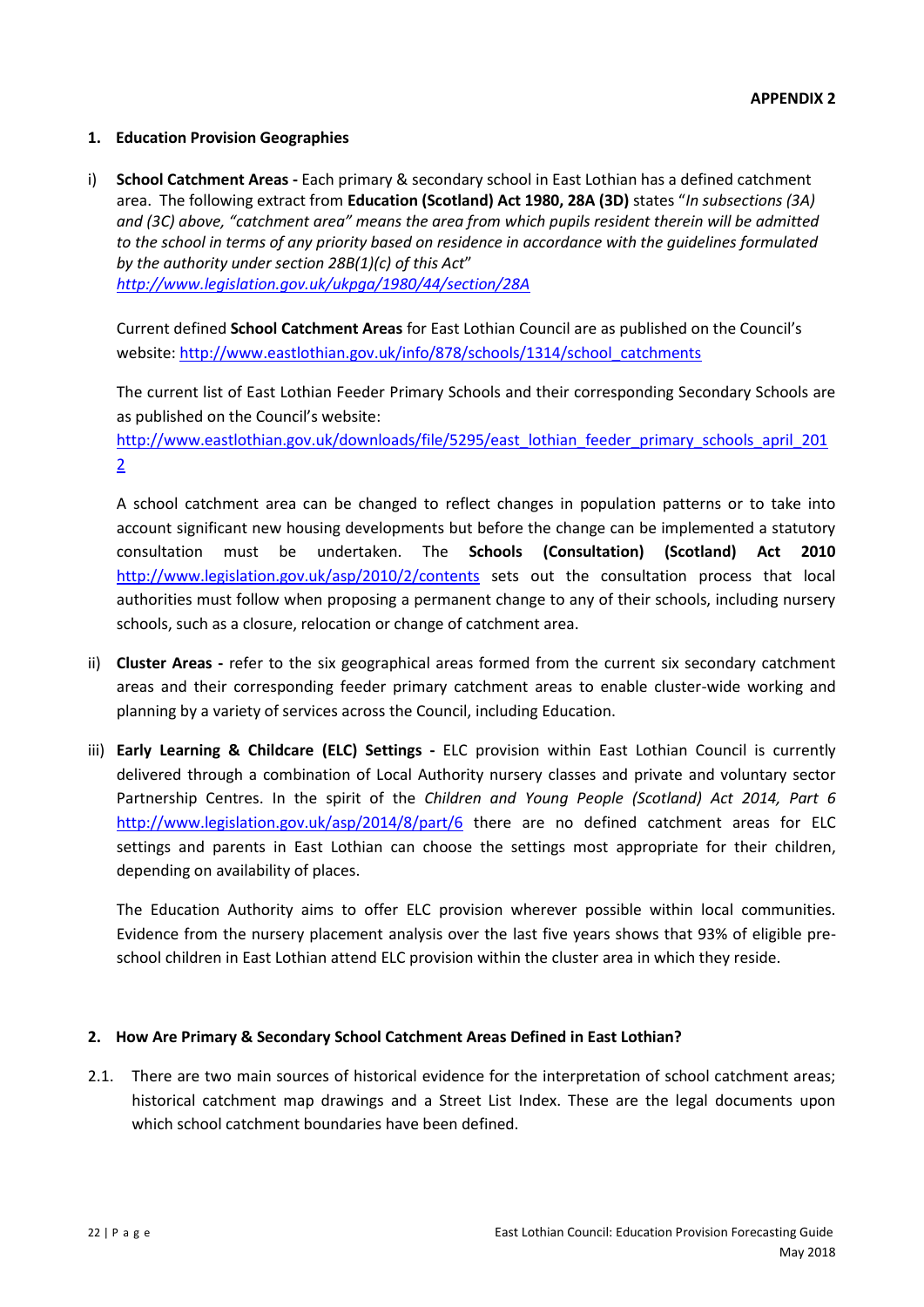- 2.2. The catchment maps use two different formats; A-Z format for Campie Primary School, Musselburgh Burgh Primary School and Pinkie St Peter's Primary School catchment areas and Ordnance Survey (OS) for all other school catchment areas.
- 2.3. The Street Index is a list of streets deemed to be within each school catchment area.
- 2.4. The Street Index would typically be the evidence used to respond to public enquiries about school catchment areas because they are easy to use, with the maps being referred to when properties lie close to boundary lines or are newly built.
- 2.5. While both sources of evidence are referred to, East Lothian Council Legal Division has confirmed that one previous court case exists (Bowie, Petitioner 20/1/10) which concludes that a Catchment Map overrules a Street List Index, as it indicates a delineated area. A Street List Index can only therefore be used for clarification purposes.
- 2.6. In order to increase public accessibility of information about school catchment areas and to allow this data to be used in conjunction with the Corporate Address Gazetteer (CAG) in the new school Management Information System (SEEMIS) for pupil placement and mainstream transport processes, the Education service undertook an exercise between 2010 and 2011 to replicate the original historical catchment maps within ArcView GIS (a geographical information system).
- 2.7. These would detail the primary and secondary catchment boundary lines of the historical maps against the most recent version of the CAG and Ordnance Survey (OS) maps, taking into account any subsequent changes to boundary lines following statutory catchment area reviews. It would also provide an electronic version that could be published onto the Council website improving accessibility.
- 2.8. The steps that the Education Service undertook during the re-digitisation process and the reasons for this are documented within the report to the Council Committee for Education on Tuesday 31 May 2011. Following the re-digitisation process of the school catchment maps within ArcView GIS and the link to the CAG, it was possible to create an extract from the system to provide a comprehensive address index of each individual property falling within a school's catchment area, which would be available for both the relevant school and Headquarters staff to access. This was an improvement on having only a street list to help with queries, particularly in areas where a street might fall into more than one school catchment area. It would also ensure that all relevant staff were aware of all new properties built within their school catchment area.

#### 3. **How Do We Determine Which Primary Catchment Area a New Property or Site Lies Within?**

- 3.1. In most instances, it is very clear if a property/site lies within a particular catchment area or not as the whole of the property or site will be encompassed within the boundary line. There are some cases however, where a proposed site or property may fall into more than one existing catchment area.
- 3.2. In East Lothian, if a new site or a new property is split by a boundary line, current policy is to take the main access point to the property as defining the catchment that the property lies within, i.e. the front door, and allocating each house to a particular catchment area on that basis.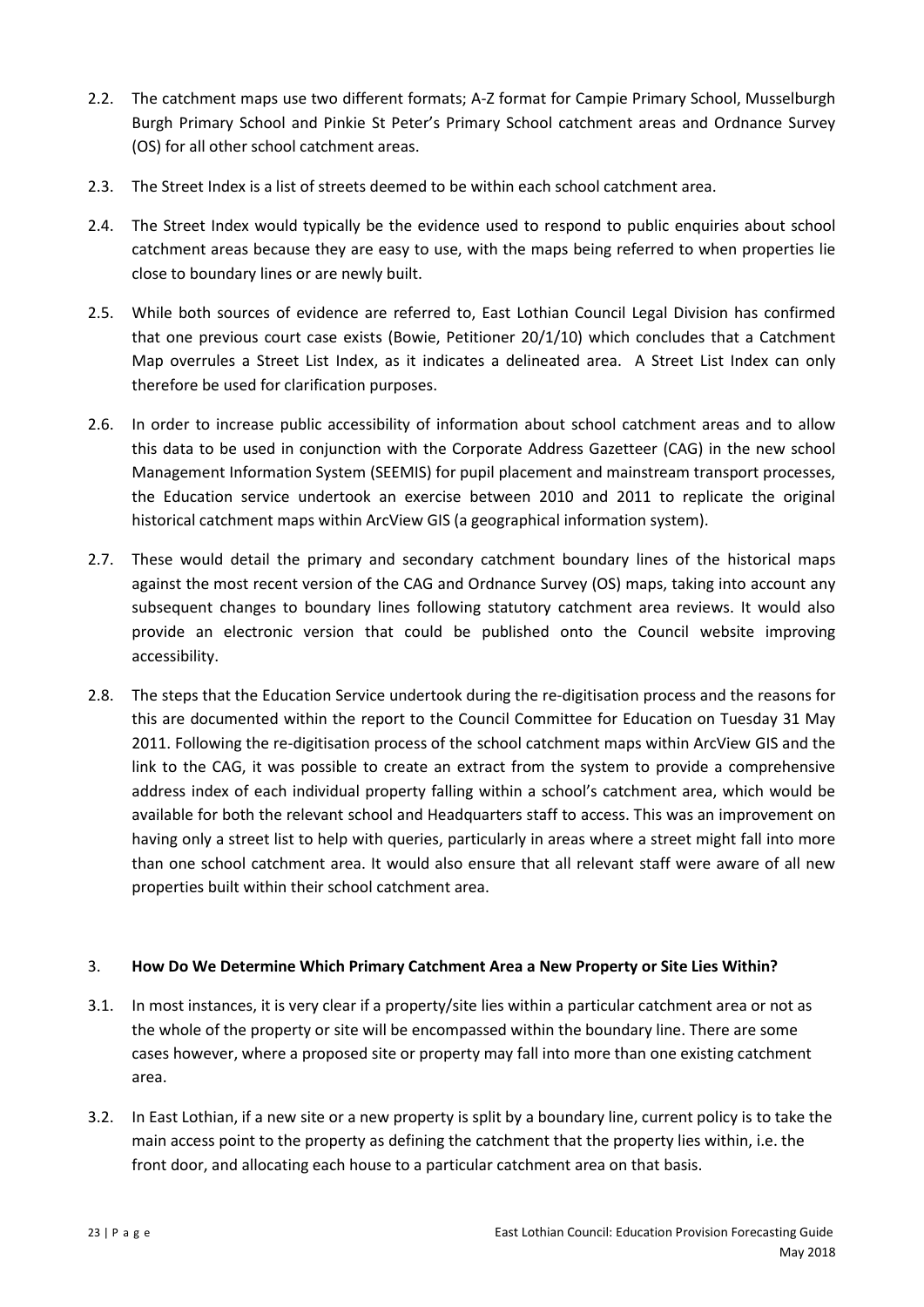3.3. If a boundary line runs through the main access point to a property, then the side of the boundary that the main access point is closest to defines the catchment area that the property is in.

#### **4. School Catchment Area Reviews**

- 4.1. A school catchment area can be changed to reflect changes in population patterns or to take into account significant new housing developments but before the change can be implemented a statutory consultation must be undertaken. The *Schools (Consultation) (Scotland) Act 2010*  <http://www.legislation.gov.uk/asp/2010/2/contents> sets out the consultation process that local authorities must follow when proposing a permanent change to any of their schools, including nursery schools, such as a closure, relocation or change of catchment area.
- 4.2. When undertaking a statutory school consultation, the Council must include an Educational Benefits Statement setting out the positive benefits that would accrue for pupils of the affected school(s), children who would likely to become pupils of the school(s) within two years and other children and young people in the area should the proposal be implemented.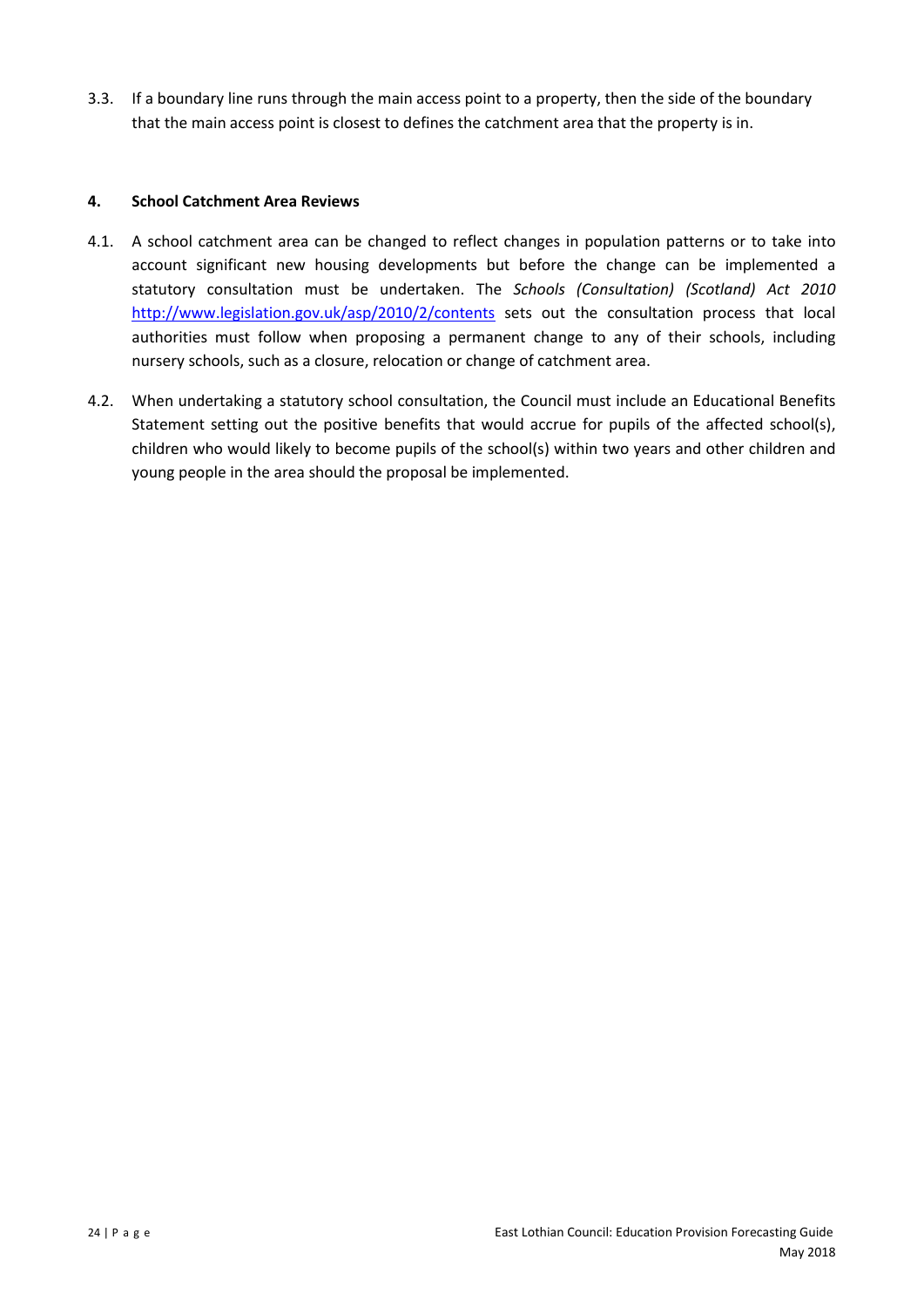#### **APPENDIX 3**

# **How Primary School Rolls Are Forecasted in East Lothian**

**2. P1** for each subsequent academic session is then projected based on historical birth to P1 admission rate trends and annual pre-school/P1 catchment analysis trends. It also takes into account the potential impact of new house builds into each

| 1. Start of Session Primary School Roll by Stage (Based on latest Sept Pupil Census) |  |      |                |                |                |           |           |           |           |          |                                                                                                                                                           |  |
|--------------------------------------------------------------------------------------|--|------|----------------|----------------|----------------|-----------|-----------|-----------|-----------|----------|-----------------------------------------------------------------------------------------------------------------------------------------------------------|--|
|                                                                                      |  |      | P <sub>1</sub> | P <sub>2</sub> | P <sub>3</sub> | <b>P4</b> | <b>P5</b> | <b>P6</b> | <b>P7</b> | $P1 - 7$ |                                                                                                                                                           |  |
|                                                                                      |  | 2011 | 68             | 78             | 64             | 89        | 67        | 98        | 86        | 550      | 4. The Total P1-P7 roll fo<br>calculated by rounding t<br>stages within that year.<br>Roll forecasts are genera<br>although the error marg<br>the future. |  |
|                                                                                      |  | 2012 | 86             | 70             | 80             | 66        | 91        | 69        | 100       | 562      |                                                                                                                                                           |  |
|                                                                                      |  | 2013 | 59             | 91             | 74             | 85        | 70        | 96        | 73        | 548      |                                                                                                                                                           |  |
|                                                                                      |  | 2014 | 61             | 66             | 98             | 82        | 92        | 78        | 103       | 580      |                                                                                                                                                           |  |
|                                                                                      |  | 2015 | 54             | 68             | 73             | 106       | 89        | 100       | 85        | 575      |                                                                                                                                                           |  |

**4.** The Total P1-P7 roll for each projected year is the sum of the projected

ated for up to 10 years in will widen the further into

year's projected P1 total. **3.** Projecting forward to each next academic session's **P2 to P7** roll, the following calculation is used:

i) Start of Session Stage Roll + New Housing Product (i.e. Number of Expected New Houses in Session x Child per house ratio)) / number of primary stages = End of Session Roll

ii) End of Session Roll X Stage Migration Factor = Start of session roll for next stage for the following academic session

#### **e.g. 2012 Projected P2 = 70.2**

2011 P1 Roll (**68**) **+** 2011 Housing (**50**) x CPHR (**0.356**) / **7** = **70.543 x** 2012 Stage Migration Rate (**0.9951**) **= 70.2**

#### **e.g. 2013 Projected P3 = 74.457**

2012 P2 Roll (**70.2**) **+** 2012 Housing (**55**) x CPHR (**0.356**) / **7** = **72.997 x** 2013 Stage Migration Rate (**1.02**) **= 74.457**

*and so on….*